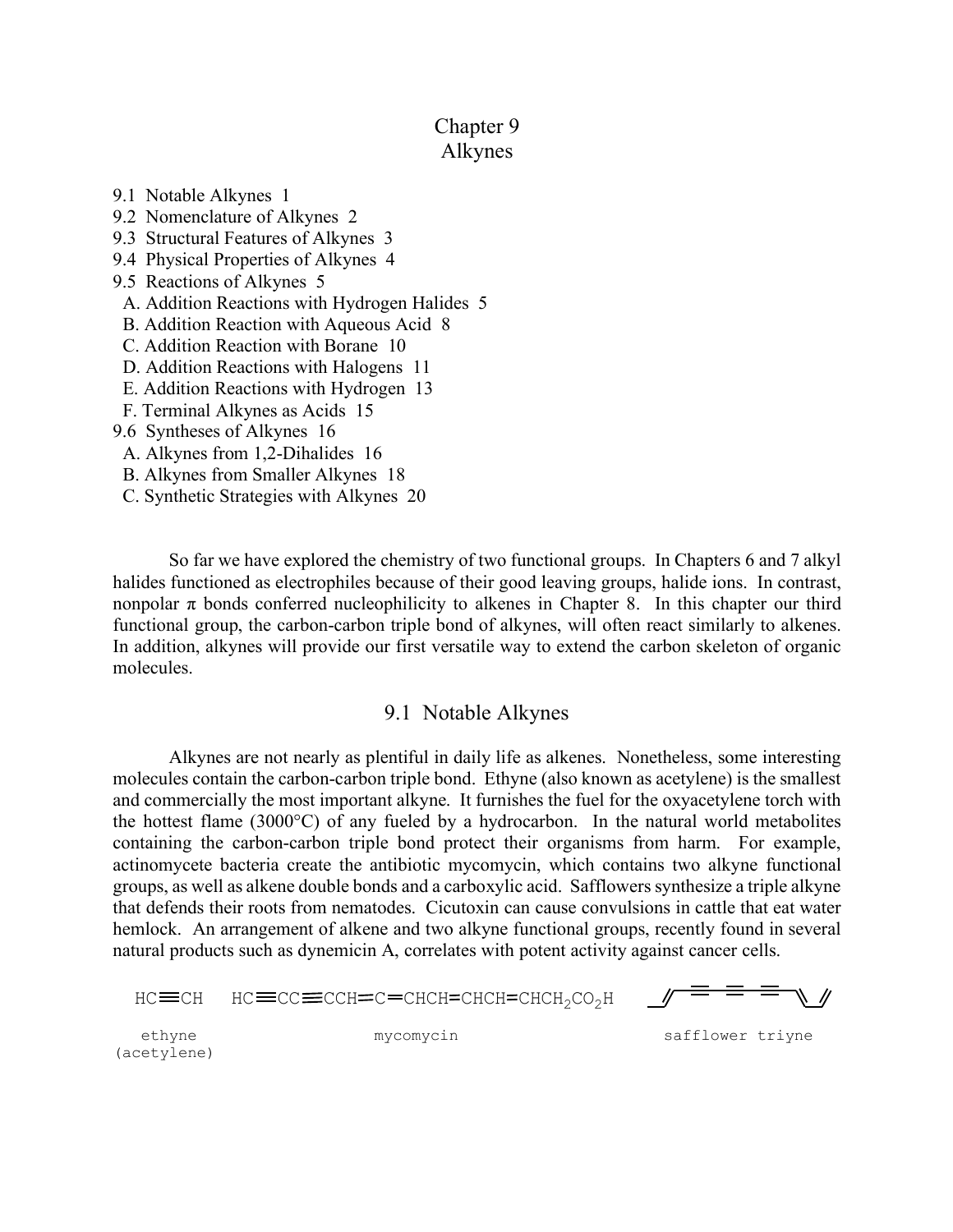

cicutoxin



dynemicin A

# 9.2 Nomenclature of Alkynes

The systematic IUPAC rules for naming alkynes follow the three basic rules for alkanes (Section 2.2A) but replace the *-ane* suffix with *-yne*. As with alkenes (Section 8.2), the longest chain containing the triple bond is numbered to give the lower possible number to the first of the multiply (doubly or triply) bonded carbons. For example:

> HC≡C-CH3 CH3-CH2-C≡C-CH3 propyne 2-pentyne  $CH_3-C=C-CH_2-CH_2-CH_2CL$   $CH_2=CH-CE-C+CH_3$  6-chloro-2-hexyne 1-penten-3-yne (not 1-chloro-4-hexyne) (not 4-penten-2-yne)

An exception to the above numbering rule can occur if a group of higher priority, such as an alcohol or carbonyl compound, is present. Such a group demands the lower possible number:

$$
HC \equiv C - CH_2 - CH_2OH
$$
  
\n
$$
3 - butyn - 1 - ol
$$
  
\n
$$
(not 1 - butyn - 4 - ol)
$$

Diynes and triynes have two and three carbon-carbon triple bonds, respectively:

| HC≡C−C≡CH     | CH3-C≡C-C≡C-C≡CH       |
|---------------|------------------------|
| 1,3-butadiyne | $1, 3, 5$ -heptatriyne |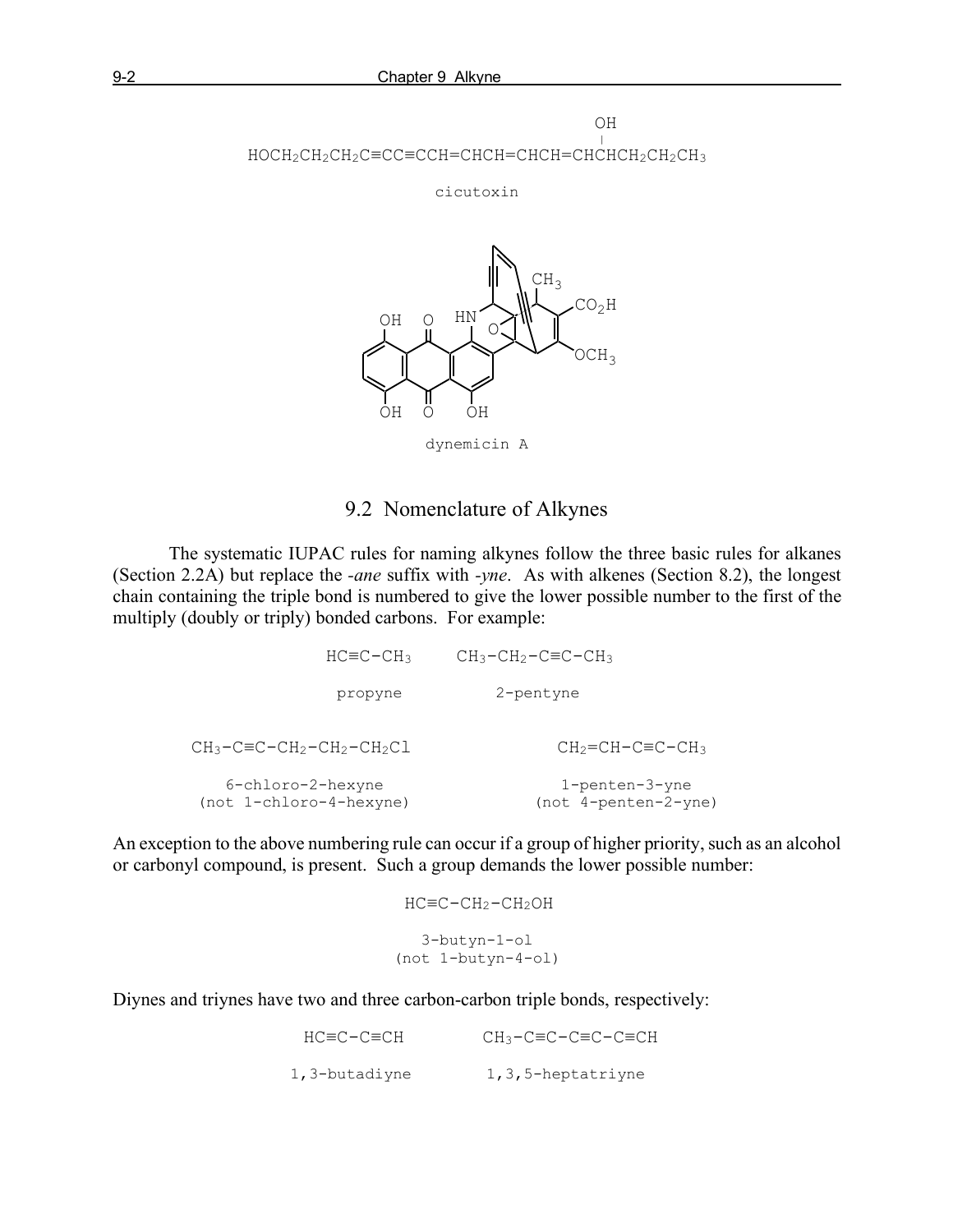Name these compounds:

```
\text{Br} \quad \text{CH}_3(a) CH_3C\equiv CCH_3 (b) CH_3CH_2C\equiv CCHCHCHCH_3 (c) C_6H_5CH_2C\equiv CHCH_2CH_2CH_2CH_3<br>
(d) HC=CCHCH_2CH_2CH_3(e) CH<sub>3</sub>C≡CCH=CHCH<sub>2</sub>OH (f) HC≡CCH<sub>2</sub>C≡CH
Puzzle 9.2 —
```
Draw structures for the compounds with these names:

(a) 3-chloropropyne (b) 1-cyclobutyl-2-butyne (c) 2,6-octadien-4-yne

(d) 4,4-diiodo-1-pentyn-3-ol

#### 9.3 Structural Features of Alkynes

 $\overline{\phantom{a}}$  , and the contract of the contract of  $\overline{\phantom{a}}$ 

An alkyne features a carbon-carbon triple bond, whose structure we have already investigated:



ethyne

The triple bond comprises one  $\sigma$  and two  $\pi$  bonds (Section 1.2C). With two  $\sigma$  bonds, each triply bonded carbon has two repelling electron pairs and *sp* hybridization. Consequently, the bond angle at each carbon is 180°, and the four atoms closest to the triple bond lie in a straight line (Section 1.6C).

Because the six overlapping orbitals of the triple bond bind their nuclei more closely, the length of the triple bond is only 120 pm, versus 134 pm and 153 pm for the lengths of carboncarbon double and single bonds, respectively (Table 1.5, Section 1.7A). Not only is the triple bond the shortest carbon-carbon bond, but it also is the strongest: 962 kJ/mol versus 682 and 368 kJ/mol for double and single bonds, respectively (Table 1.6, Section 1.8).

This great strength of the triple bond as a whole should not deceive us into thinking that the triple bond is unreactive. The bond energy represents the combined strength of the three bonds, not the strength of individual bonds. How much energy would be needed to break just one  $\pi$  bond in the triple bond while preserving a double bond? According to the bond energies of the triple and double bonds, approximately 962 - 682 = 280 kJ/mol would be needed. This individual  $\pi$ bond energy is not very large and, indeed, is much smaller than the 368 kJ/mol strength of a carboncarbon single bond. Thus, despite its overall strength the carbon-carbon triple bond can react readily: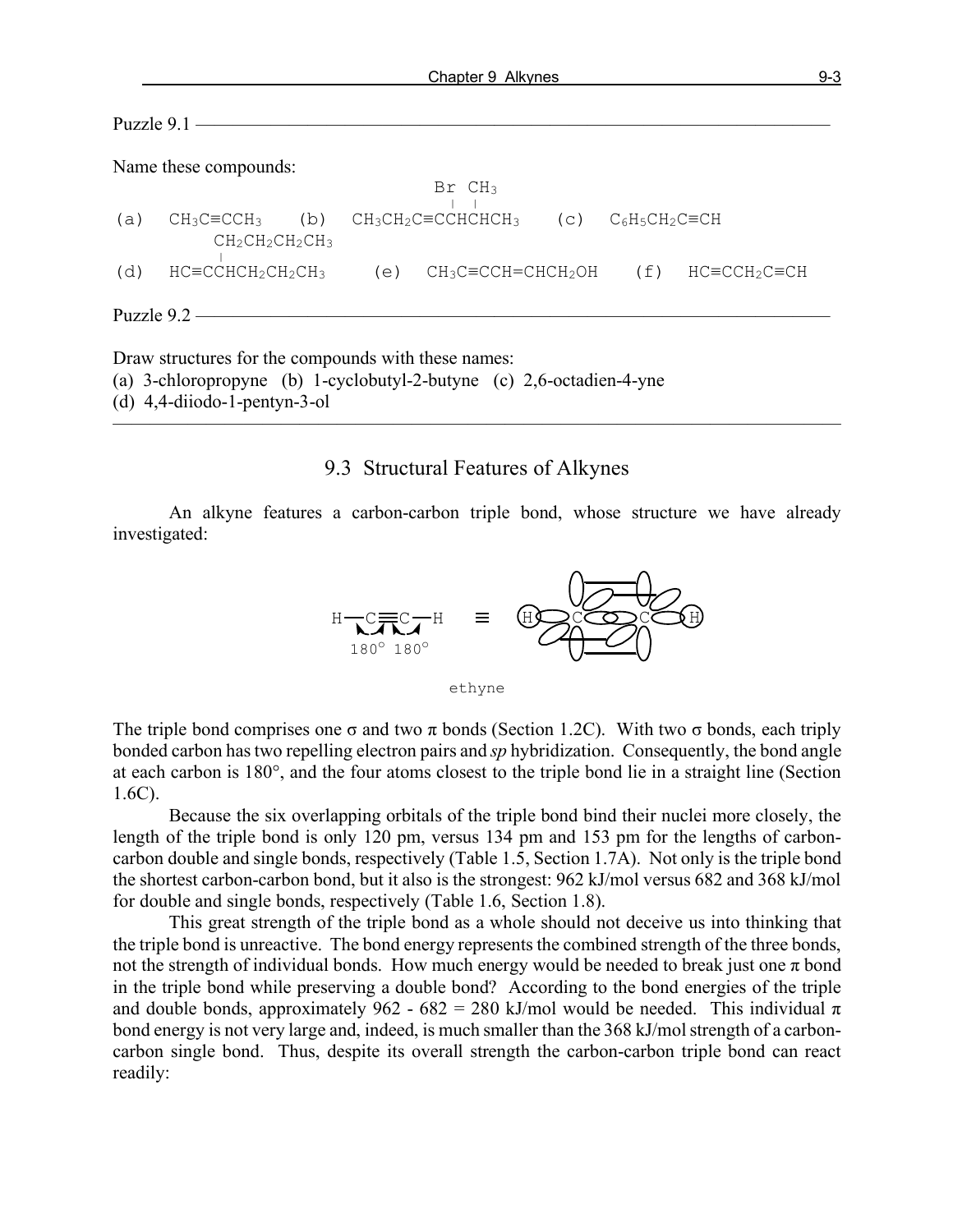|  $-C \equiv C \quad + \quad A-B \quad \longrightarrow \quad A-C=C-B$  π bond broken σ bond broken 2 σ bonds made bonds broken and made during reaction

The total number of bonds remains constant during reaction. Yet,  $\pi$  bonds are generally weaker than  $\sigma$  bonds because the sideways overlap of parallel p orbitals in a  $\pi$  bond is smaller than the head-on overlap of orbitals in a  $\sigma$  bond (Section 8.3B). Therefore, forming the two new  $\sigma$  bonds in the addition product generally supplies more than enough energy to break one  $\pi$  bond of the alkyne and a  $\sigma$  bond of reactant AB. Consequently, like alkenes, alkynes have exothermic and thermodynamically favorable addition reactions.

What opportunities for stereoisomers does the alkyne triple bond provide? Because of the linear arrangement of the groups attached to the carbons of the triple bond, *E* and *Z* diastereomers are not possible for alkyne triple bonds, unlike alkene double bonds. Furthermore, without a tetrahedral atom the carbon-carbon triple bond cannot furnish a chiral atom. As a result, the alkyne group itself provides no stereoisomers. Of course, if a substituent on the triple bond contains a chiral atom, a double bond, or a ring, then stereoisomers could arise. For example:



Puzzle 9.3 —————

(a) Find an alkyne that is a stereoisomer because of a ring.

(b) Draw and name one of its stereoisomers.

Puzzle  $9.4$  —

Radio astronomy has detected cyanodecapentayne (below) near the star CW Leonis. HC≡C-C≡C-C≡C-C≡C-C≡C-C≡N

(a) What is the hybridization of each carbon in this molecule?

(b) What is the overall shape of this molecule?

9.4 Physical Properties of Alkynes

———————————————————————————————————————

If an alkyne has no polar substituents on its triple bond, all of its bonds are practically nonpolar. Thus, like simple alkanes and alkenes, simple alkynes are nonpolar molecules.

Because the only intermolecular forces among nonpolar compounds are dispersion forces, the boiling points of alkynes resemble those of alkanes and alkenes of similar size and dispersion forces. For example: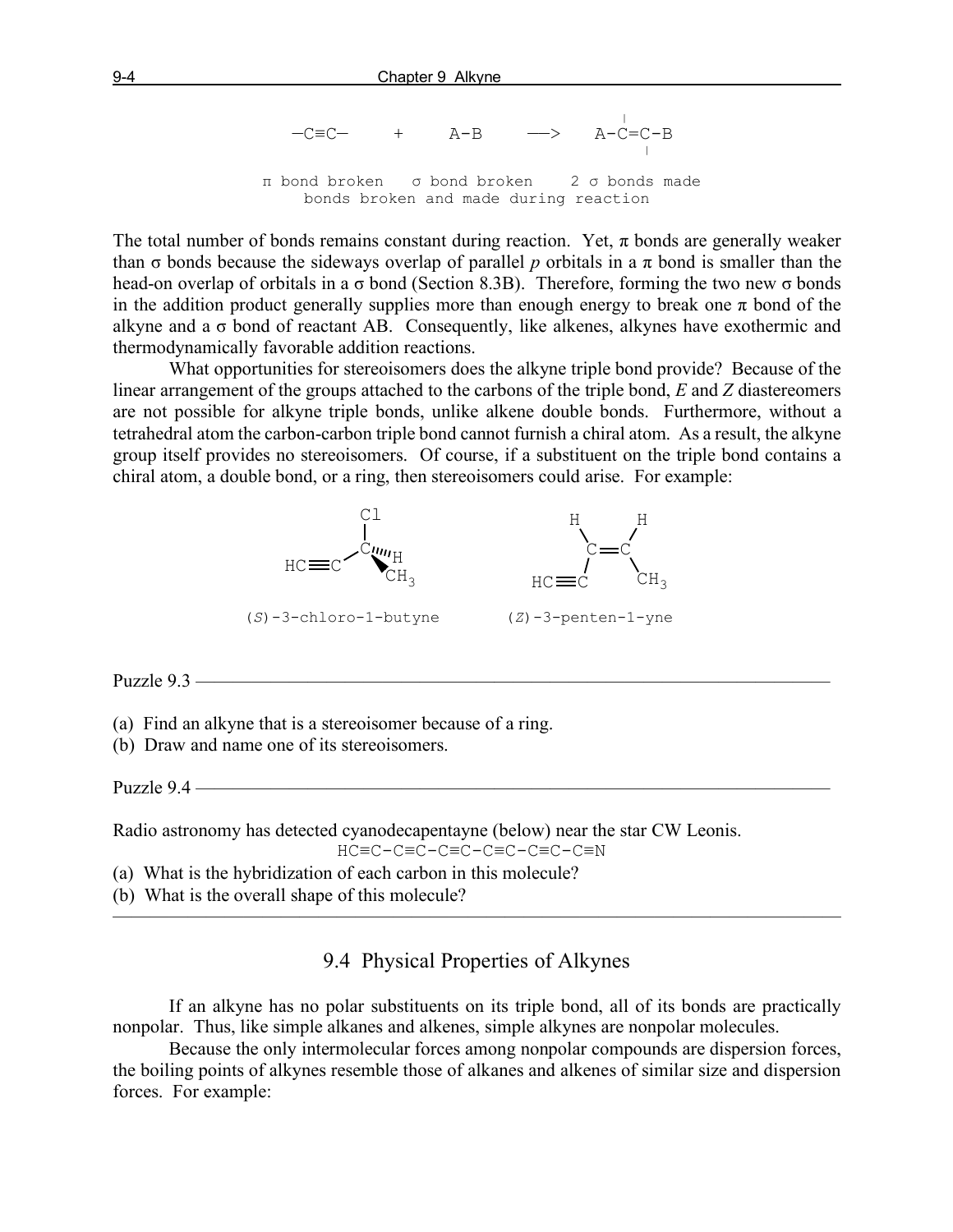|      | $CH_3CH_2CH_2CH_3$ | $H_{\Lambda}$<br>⁄Н<br>$C = C$<br>$H_3C'$<br>≀CH ج | $CH_3CH_2C=CH$ |
|------|--------------------|----------------------------------------------------|----------------|
| : ad | butane             | $(Z)$ -2-butene                                    | 1-butyne       |
|      | $0^{\circ}$ C      | $4^{\circ}$ C                                      | $8^{\circ}$ C  |

Note that the strong *intramolecular* triple bond does not affect the boiling point of 1-butyne very much, because covalent bonds are not broken during boiling.

Like other nonpolar compounds simple alkynes dissolve well in nonpolar solvents and poorly in very polar water.

Puzzle 9.5 —

Rank 1-butyne, 1-pentyne, and 1-butanol by boiling point. Explain your ranking.

Puzzle 9.6 ————————————

The following triyne is found in sunflowers and protects their roots from nematodes.

 What kind of solvent could efficiently extract it from ground sunflower roots? Name an example of this kind of solvent.

9.5 Reactions of Alkynes

 $\overline{\phantom{a}}$  , and the contract of the contract of  $\overline{\phantom{a}}$ 

For the most part, alkynes react similarly to alkenes. This is not surprising because alkynes also have a nucleophilic region rich in electron density: the triple bond with six electrons. Four of these electrons occupy  $\pi$  bonds, well removed from nuclei and readily accessible to another reactant. In addition, breaking a relatively weak  $\pi$  bond to form an additional  $\sigma$  bond is thermodynamically favorable (Section 9.3). Finally, without a formal or even partial charge, a simple alkyne is soft. With its soft nucleophilicity the alkyne triple bond resembles the alkene double bond. Consequently, it adds electrophiles, especially strong or soft ones, in reactions analogous to those of alkenes.

9.5A Addition Reactions with Hydrogen Halides

Hydrogen halides (HX) are strong acids that add to alkene double bonds to make alkyl halides (Section 8.8A). Therefore, it is not surprising that they also add to alkyne triple bonds.

 H X X H | | | <sup>|</sup> R-C≡C-R' + HX ——> R-C=C-R' + R-C=C-R' alkenyl halides

An alkyne substituted with two different alkyl groups gives a mixture of both possible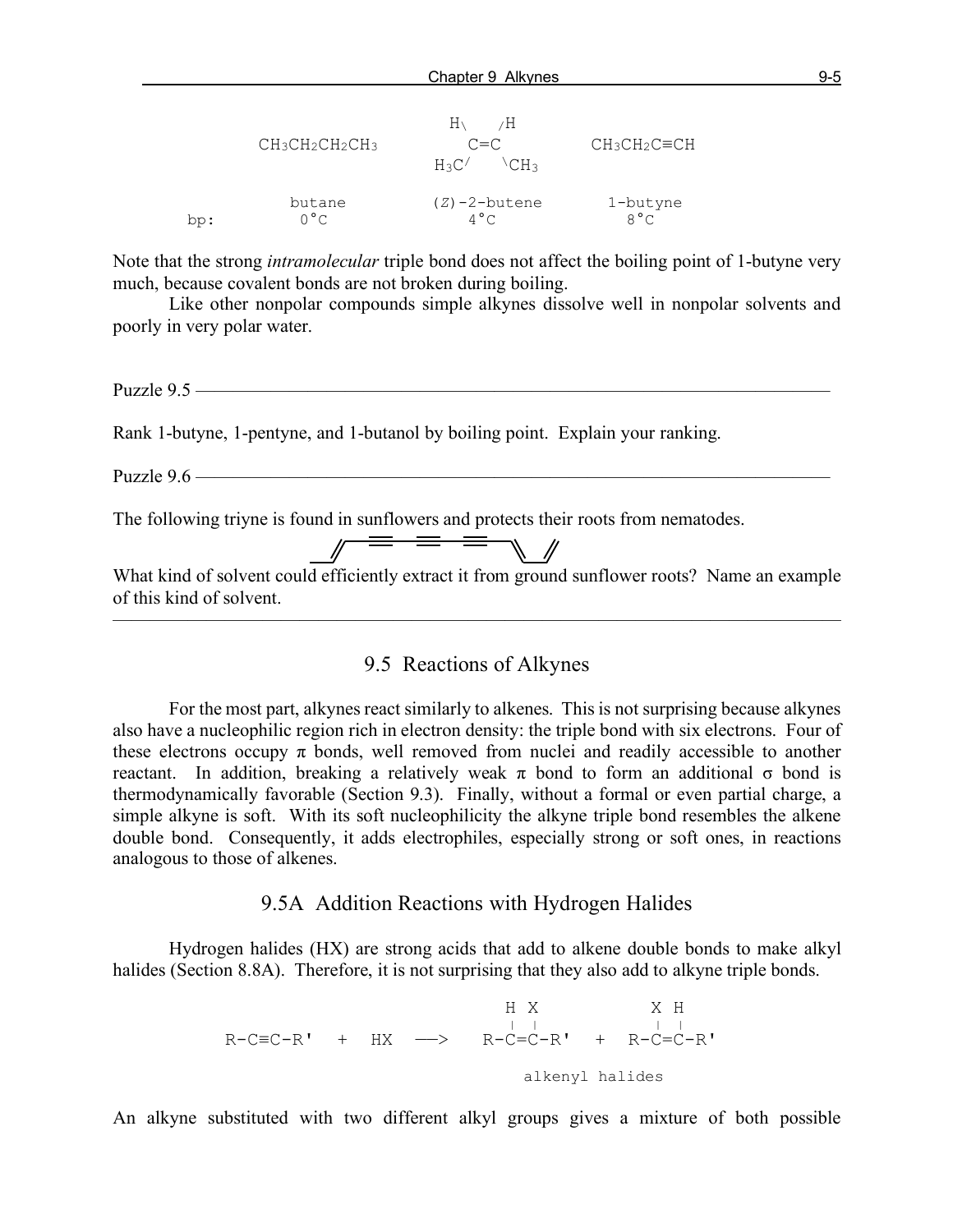constitutional isomers of the alkenyl (i.e., vinylic) halide, where the halogen is directly bonded to a doubly bonded carbon. For example:

 H Cl Cl H | | | | CH3CH2-C≡C-CH3 + HCl ——> CH3CH2-C=C-CH3 + CH3CH2-C=C-CH3

A **terminal alkyne** with the triple bond at the end of a carbon chain is regioselective (Section 8.8A) by yielding only one of the two possible constitutional isomers. For example:



Thus, by adding hydrogen to the triply bonded carbon with more hydrogens, hydrogen halides add to alkynes according to Markovnikov's rule (Section 8.8A).

The mechanism, of course, explains this regioselectivity:



This mechanism is exactly analogous to alkene addition of a hydrogen halide. Only the more stable alkenyl (i.e., vinylic) carbocation with more alkyl substituents forms in the rate-limiting step (rls). In the first carbocation above, a methyl group stabilizes the cation carbon by hyperconjugation (Section 6.5B). Without such an alkyl group the second carbocation is less stable.

Furthermore, hyperconjugation explains the instability of alkenyl carbocations relative to simple carbocations:



A carbon that is hybridized  $sp^2$  offers poor hyperconjugation to an adjacent carbocation. Perhaps the 120 $\degree$  bond angles on the  $sp^2$  carbon are too wide to allow much interaction between the single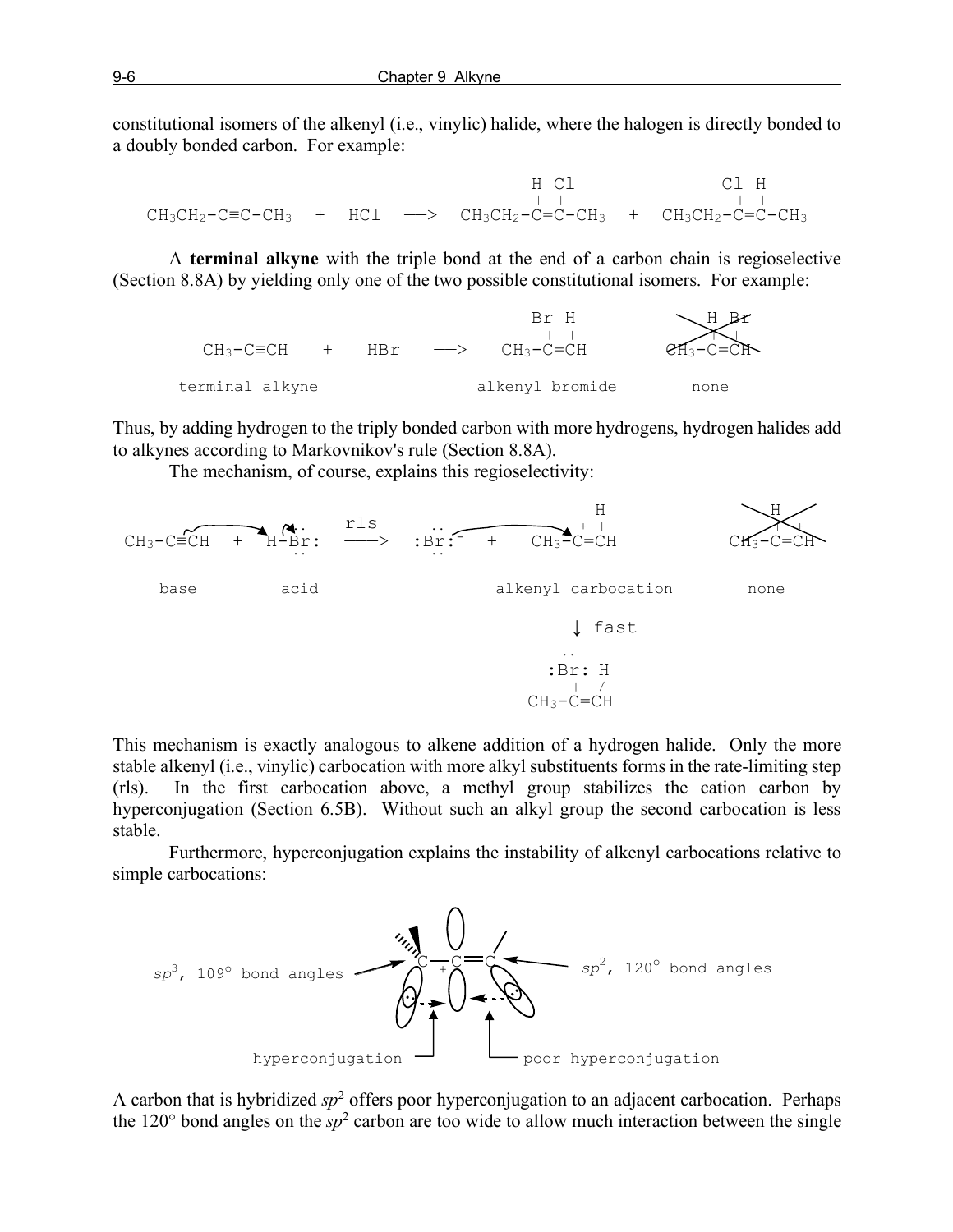bonds of this carbon and the empty *p* orbital of the carbocation. Accordingly, alkenyl carbocations are not as stable as simple carbocations with the same number of carbon substituents:



Thus, despite the greater electron density, nucleophilicity, and energy at its triple bond, an alkyne does not add a hydrogen halide any faster than the corresponding alkene. The energy-reaction diagrams of Figure 9.1 illustrate the compensation:



Figure 9.1 Energy-reaction diagrams for analogous alkyne and alkene reactions.

The higher energy of the alkenyl carbocation intermediate and presumably the transition state leading to it compensates for the higher energy of the alkyne. Consequently, the two reactions have roughly the same activation energies for their rate-limiting steps and so roughly the same rates.

The alkenyl halide product of the addition reaction contains a carbon-carbon double bond, which, like simple alkenes, is vulnerable to further addition by excess hydrogen halide. For example:



The final product is a dihalide. Yet, this dihalide differs from the dihalide produced by halogenation of an alkene, which yields a 1,2-dihalide (i.e., vicinal dihalide) with the two halogens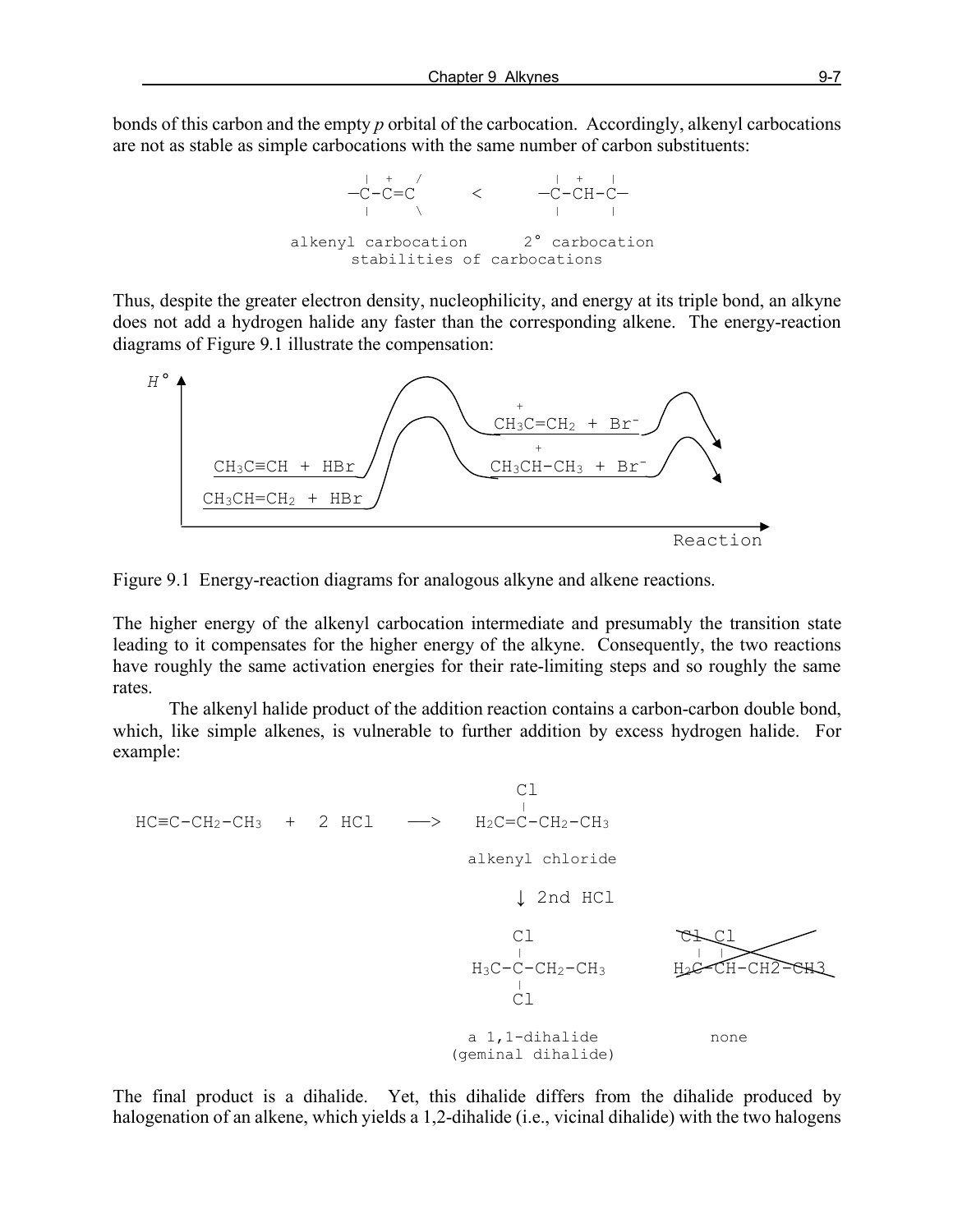attached to adjacent carbons (Section 8.10A). Here the product is a 1,1-dihalide (i.e., **geminal dihalide**) with halogens on the same carbon. Note that the numbering is relative and not IUPAC.

Why is the 1,2-dihalide constitutional isomer not produced? Let us inspect the mechanism for the answer:



The second chlorine becomes geminal because resonance with the first chlorine stabilizes the preferred carbocation intermediate. The alternative carbocation cannot be stabilized by resonance (verify this) and so is not produced in the rate-limiting step.

We have seen that the addition of hydrogen halides to alkynes can yield either alkenyl halides or, with an excess of hydrogen halide, a 1,1-dihalide.

Puzzle  $9.7$  –

(a) Draw the mechanisms for the reactions of two equivalents of hydrogen iodide with 2-pentyne. (b) What is the hybridization of the cationic carbon in the first carbocation intermediate?

———————————————————————————————————————

9.5B Addition Reaction with Aqueous Acid

In Section 8.8B we found that aqueous sulfuric acid hydrates alkenes to alcohols. Because water is too weakly acidic to protonate a weakly basic alkene, a strong acid is needed to catalyze the hydration. Likewise, an alkyne is a weak base that needs a strong acid to catalyze hydration. Actually, in addition to the acid a mercuric salt, such as mercuric sulfate (HgSO4), is normally needed to catalyze this addition of water: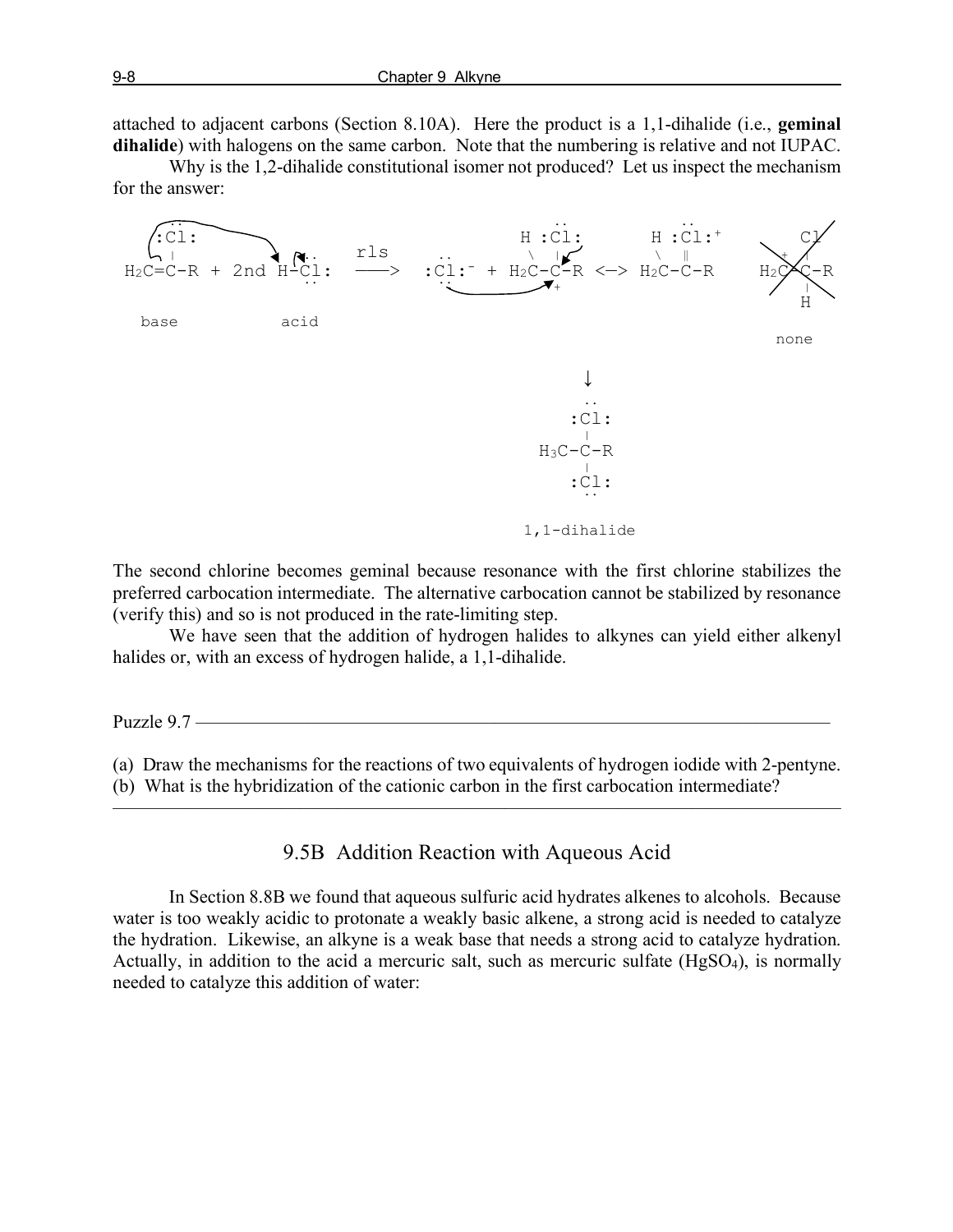

Note the regioselective addition that gives one enol isomer according to Markovnikov's rule: the hydrogen adds to the carbon with more hydrogens (Section 8.8A). In Section 5.5A an enol (i.e., alkenyl alcohol) was encountered in equilibrium with its ketone constitutional isomer by way of an enolate anion under basic conditions. This equilibrium favored the more stable ketone over the more energetic enol. Here, the acidic conditions of aqueous sulfuric acid promotes the same fast equilibrium or tautomerization (Section 5.5A), which favors the normally more stable ketone.

Let us examine the mechanisms to understand how both the hydration reaction and the subsequent tautomerization occur:



Consistent with Markovnikov's rule, the alkenyl carbocation with more alkyl substituents forms. Because this alkenyl carbocation intermediate is less stable than the corresponding alkyl carbocation from alkene hydration (Section 9.5A), this reaction needs mercuric ion as an additional catalyst. The mercuric ion may react with the alkyne:



The large size and resulting softness of the mercuric ion electrophile well suit the alkyne nucleophile, whose lack of charge makes it soft like alkenes (Section 9.5). Thus, the mercuric ion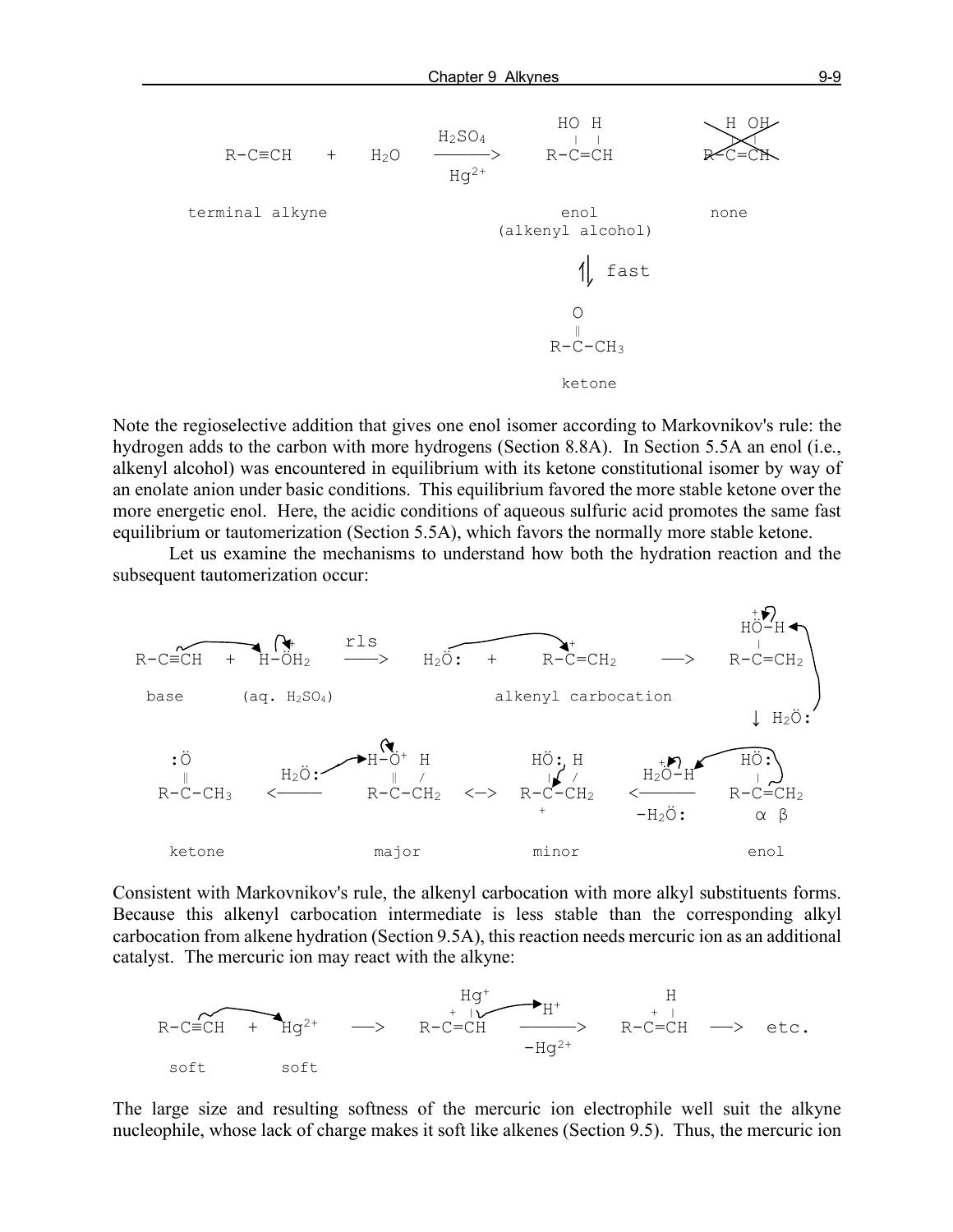catalyzes the addition reaction better than the acid, which is a hard electrophile (Section 4.8). A proton subsequently displaces the mercury ion.

After water adds to the carbocation, the resulting enol quickly gains and loses protons during tautomerization. Only the doubly bonded carbon β to the hydroxy group adds a proton so that resonance can stabilize the cation intermediate. Protonation of the other doubly bonded carbon would yield a primary carbocation incapable of resonance.



Finally, the cation's oxygen loses a proton to obtain the ketone. Reflecting the hydration and isomerization, the ketone product has two hydrogens and one oxygen (the elements of water) more than the original alkyne.

Puzzle 9.8 —

(a) How many alkyne constitutional isomers can be hydrated in aqueous acid to yield the ketone, 2-butanone?

(b) Draw the mechanism for one such hydration.

# 9.5C Addition Reaction with Borane

———————————————————————————————————————

Just as hydroboration can lead to the hydration of an alkene in an anti-Markovnikov direction, so it allows anti-Markovnikov hydration of a terminal alkyne.

 $H \quad BH_2$  H OH  $H \quad H \quad H$  H OH  $R-C\equiv CH$  +  $BH_3$   $\longrightarrow$   $R-C=CH$   $\longrightarrow$   $R-C=CH$   $\longrightarrow$   $R-C=CH$ <br> $\text{HO}$  HOterminal alkyne enol none had alkyne enol none (alkenyl alcohol)  $\parallel$  fast O ‖  $R-CH<sub>2</sub>-CH$ aldehyde

Hydration with borane and then basic hydrogen peroxide yields only one enol isomer. This isomer contradicts Markovnikov's rule because the hydrogen adds to the triply bonded carbon with no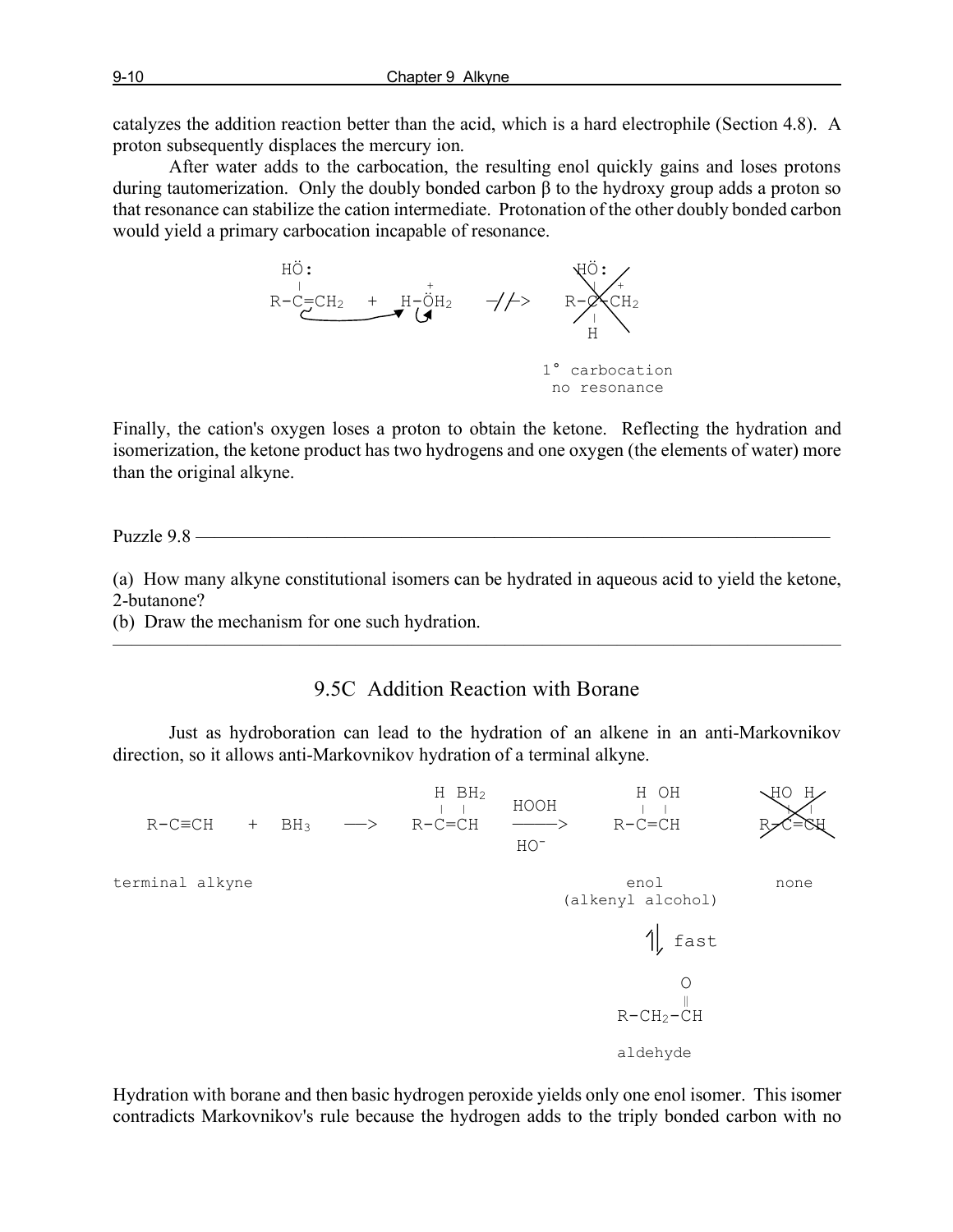hydrogens. As in Sections 5.5A and 9.5B, the enol tautomerizes to the more stable carbonyl isomer, here an aldehyde. Thus, hydration with borane and hydrogen peroxide provides a carbonyl product different from the ketone produced by aqueous acid hydration.

Puzzle 9.9 ——————————————————————————————————

(a) What is the final organic product from the treatment of 1-butyne with borane and then with basic hydrogen peroxide?

(b) What is the final organic product from the treatment of 1-butyne with aqueous acid and mercuric sulfate?

———————————————————————————————————————

## 9.5D Addition Reactions with Halogens

The halogens chlorine and bromine add to alkenes to give 1,2-dihalides (i.e., vicinal dihalides) (Section 8.10A). This reaction goes readily because both the halogen electrophile and the alkene nucleophile are soft. Similarly, chlorine and bromine add to alkynes to form alkenyl dihalides:



Just as for alkene halogenation, the addition is anti so that only the trans, *E* dihalide stereoisomer is produced, not the cis, *Z* diastereomer.

The mechanism explains the stereoselectivity. For example:



In the first step the softness of the alkyne nucleophile matches the softness of the bromine electrophile. The second step of the mechanism is  $S_N2$  with inversion of configuration at the substituted carbon and the resulting *E* product.

This halogenation of an alkyne proceeds more slowly than the halogenation of a corresponding alkene. One can explain the rate difference by comparing the intermediate products of the two rate-limiting steps: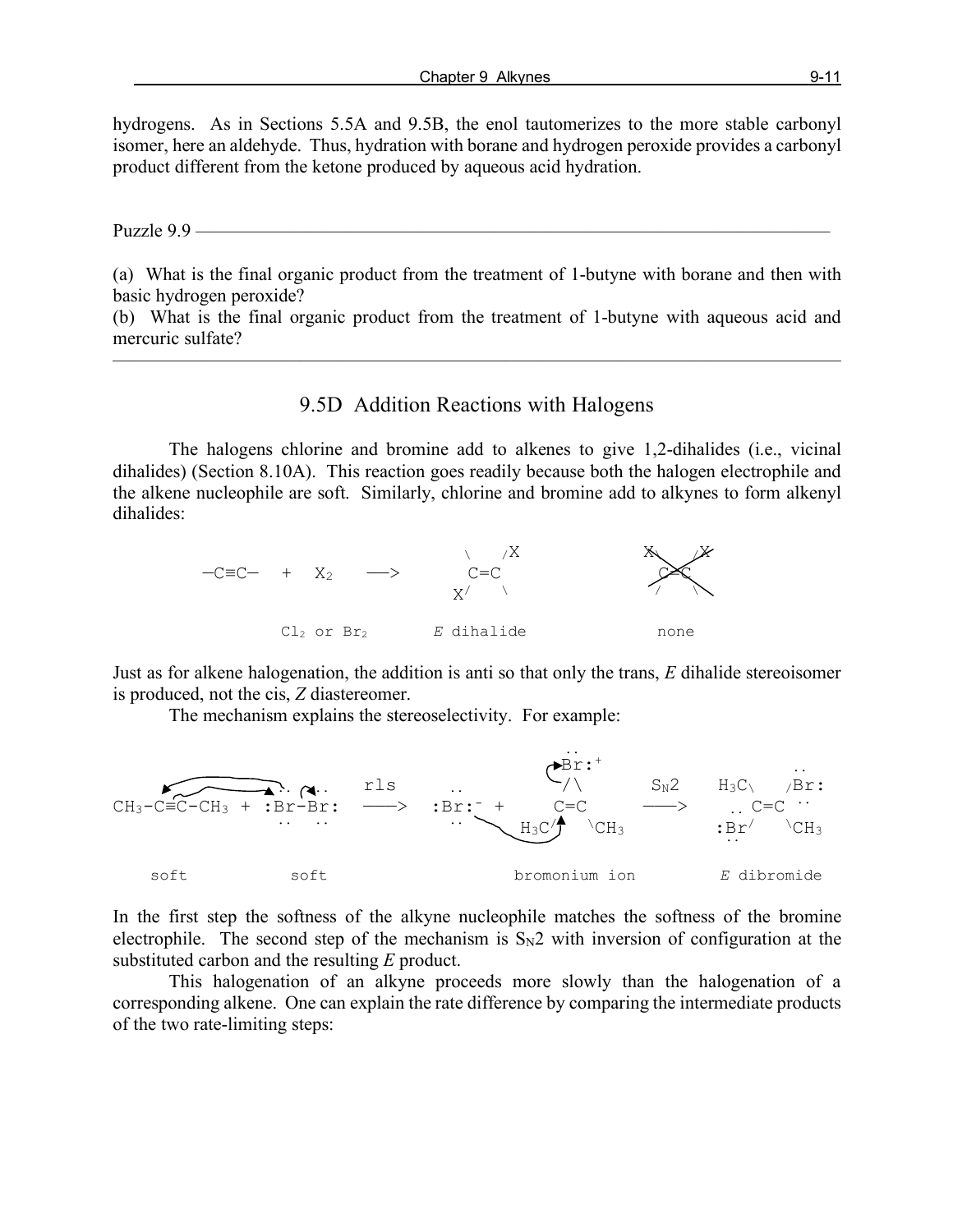

The bridged halonium ion from alkyne halogenation has more ring strain because its  $sp<sup>2</sup>$  carbons prefer a 120° bond angle, farther from the geometric requirements of a three-membered ring. The preferred 109° bond angles of the *sp*<sup>3</sup> carbons of the second intermediate cause less ring strain and faster attainment of this intermediate.

With a second equivalent of the halogen electrophile, the dihalogenated alkene product can react further. For example:

 $CL \qquad /CH_2-CH_3$  $HC=CC-H<sub>2</sub>-CH<sub>3</sub> + 2 CL<sub>2</sub>$  —>  $C=C$  $H/ \quad \angle C1$ ↓ 2nd Cl<sub>2</sub> Cl Cl  $HC-C-CH<sub>2</sub>-CH<sub>3</sub>$  $\text{HC}-\text{C}-\text{CH}_2-\text{CH}_3$ Cl Cl a 1,1,2,2-tetrachloride

Double halogenation provides a 1,1,2,2-tetrahalide final product. The number of equivalents of halogen reactant determines the number of halogens in the final product.

Puzzle 9 $10 -$ 

Draw the mechanism of the reaction of one equivalent of chlorine with 2-pentyne.

Puzzle  $9.11$  —

A qualitative analysis test for alkenes involves the discoloration of bromine (Puzzle 8.23, Section 8.10A). The same test works for alkynes: add a brownish dichloromethane solution of bromine to a solution of the unknown compound. Organic compounds are generally colorless unless they have many double bonds alternating with single bonds.

(a) Describe the color changes when a solution of 2-pentyne is treated with a dichloromethane solution of bromine.

(b) By high-resolution mass spectrometry (Section 2.4A), an unknown compound is found to have the molecular formula  $C_6H_{10}$ . A solution of the unknown becomes brown when first treated with a dichloromethane solution of bromine, but then becomes colorless again. What can you conclude about the unknown's structure?

———————————————————————————————————————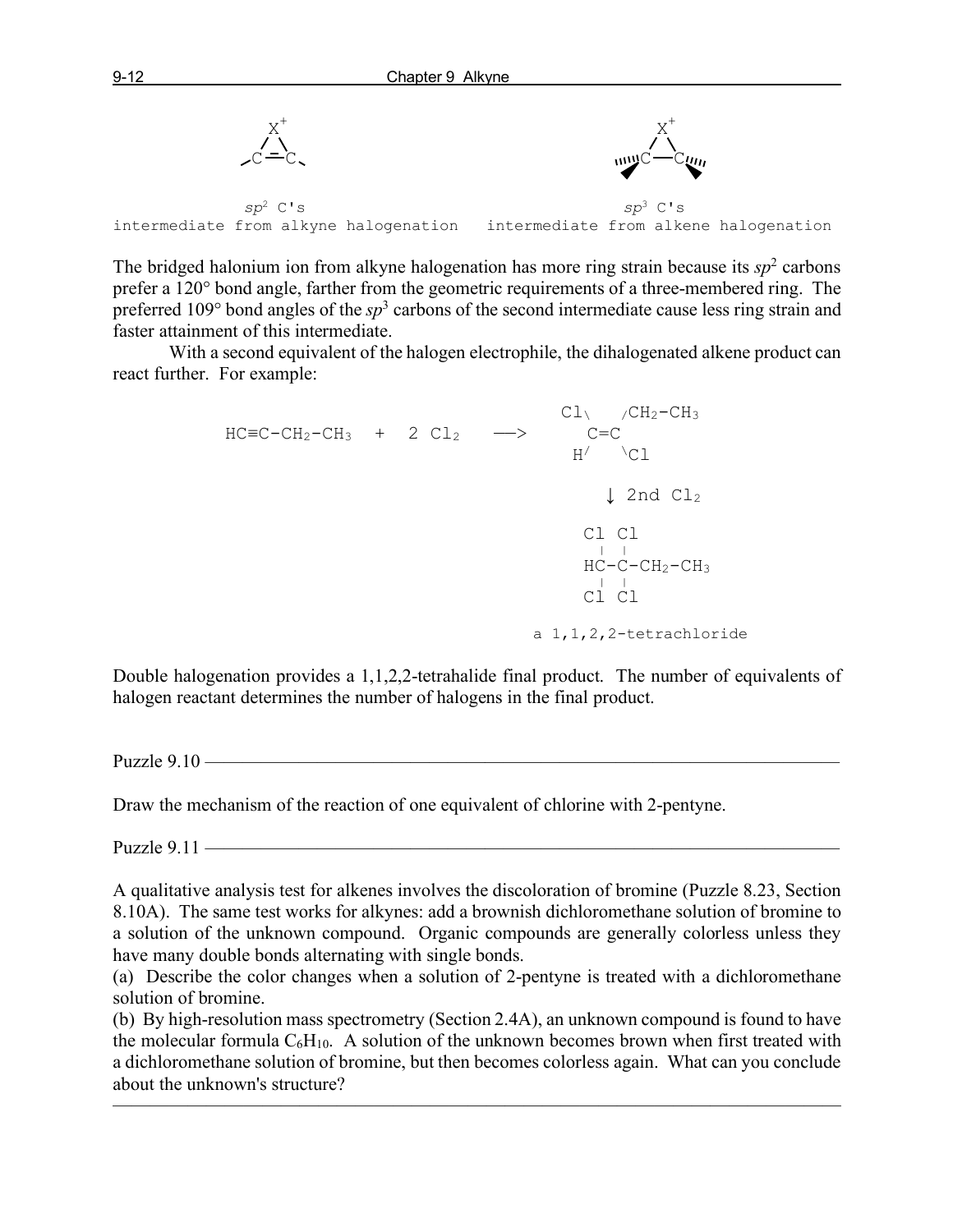#### 9.5E Addition Reactions with Hydrogen

Three different hydrogenation reactions reduce alkynes to alkenes or alkanes. Once again, reactions with alkynes resemble those with alkenes. Platinum, palladium, and nickel, the heterogeneous catalysts that aid the addition of hydrogen to an alkene, also promote the addition of two equivalents of hydrogen to the two  $\pi$  bonds of an alkyne:



These reactions are reductions because carbon-hydrogen bonds replace carbon-carbon bonds (Section 8.12). Complete reduction of the alkyne to the alkane is our second way of deleting functionality from a molecule. Hydrogenation of an alkene was our first way (Section 8.7A).

The mechanism for this hydrogenation is uncertain but presumably resembles that for alkene hydrogenation (Section 8.7A). Certainly, the alkyne is the nucleophile and the metal catalyst is the electrophile.

We can get a quantitative sense of the difference in energies of alkenes and alkynes by comparing the heats of hydrogenation for ethene and ethyne:

|  |  | $H_2C=CH_2$ + $H_2$ --> $H_3C-CH_3$    |  | $\Delta H^{\circ}$ = -136 kJ/mol |
|--|--|----------------------------------------|--|----------------------------------|
|  |  | $HC=CH + 2 H2 \longrightarrow H3C-CH3$ |  | $\Delta H^{\circ}$ = -311 kJ/mol |

The exothermic nature of these reactions is not surprising because stronger carbon-hydrogen  $\sigma$ bonds form at the expense of weaker carbon-carbon  $\pi$  bonds breaking (Sections 8.3B and 9.3). In the first reaction one carbon-carbon  $\pi$  bond and one hydrogen-hydrogen  $\sigma$  bond break while two carbon-hydrogen  $\sigma$  bonds form. In the second reaction twice as many of those bonds break and form. Yet, the enthalpy change more than doubles! Hydrogenating the first  $\pi$  bond of ethyne releases 311 - 136 = 175 kJ/mol, whereas hydrogenating the second  $\pi$  bond of ethyne releases only 136 kJ/mol. This matches our intuitive expectations that a  $\pi$  bond in an alkyne triple bond, where six electrons reside, is more reactive than the  $\pi$  bond in an alkene double bond of less electron density. In fact, an alkyne is inherently more nucleophilic than an alkene.

Yet, we have seen additions of acids to alkynes that generate less stable alkenyl carbocations (Sections 9.5A and 9.5B) and alkyne halogenations that generate less stable cyclic halonium ions (Section 9.5D). These more energetic intermediates keep alkynes no more reactive than alkenes, as displayed in Figure 9.1 (Section 9.5A). In contrast, hydrogenations involve neither carbocations nor three-membered rings, and alkynes' inherently greater nucleophilicity generally makes them more susceptible to hydrogenations than alkenes.

Can hydrogenation of an alkyne be stopped at the alkene product before adding a second equivalent of hydrogen? It should be possible to find conditions strong enough for the hydrogenation of the more reactive alkyne but too weak for the hydrogenation of the less reactive alkene product. Indeed, such conditions have been discovered: palladium catalyst "poisoned" (i.e., partially deactivated) with either quinoline or lead acetate. (Similarly, lead in leaded gasoline can poison catalysts in automobile catalytic converters.)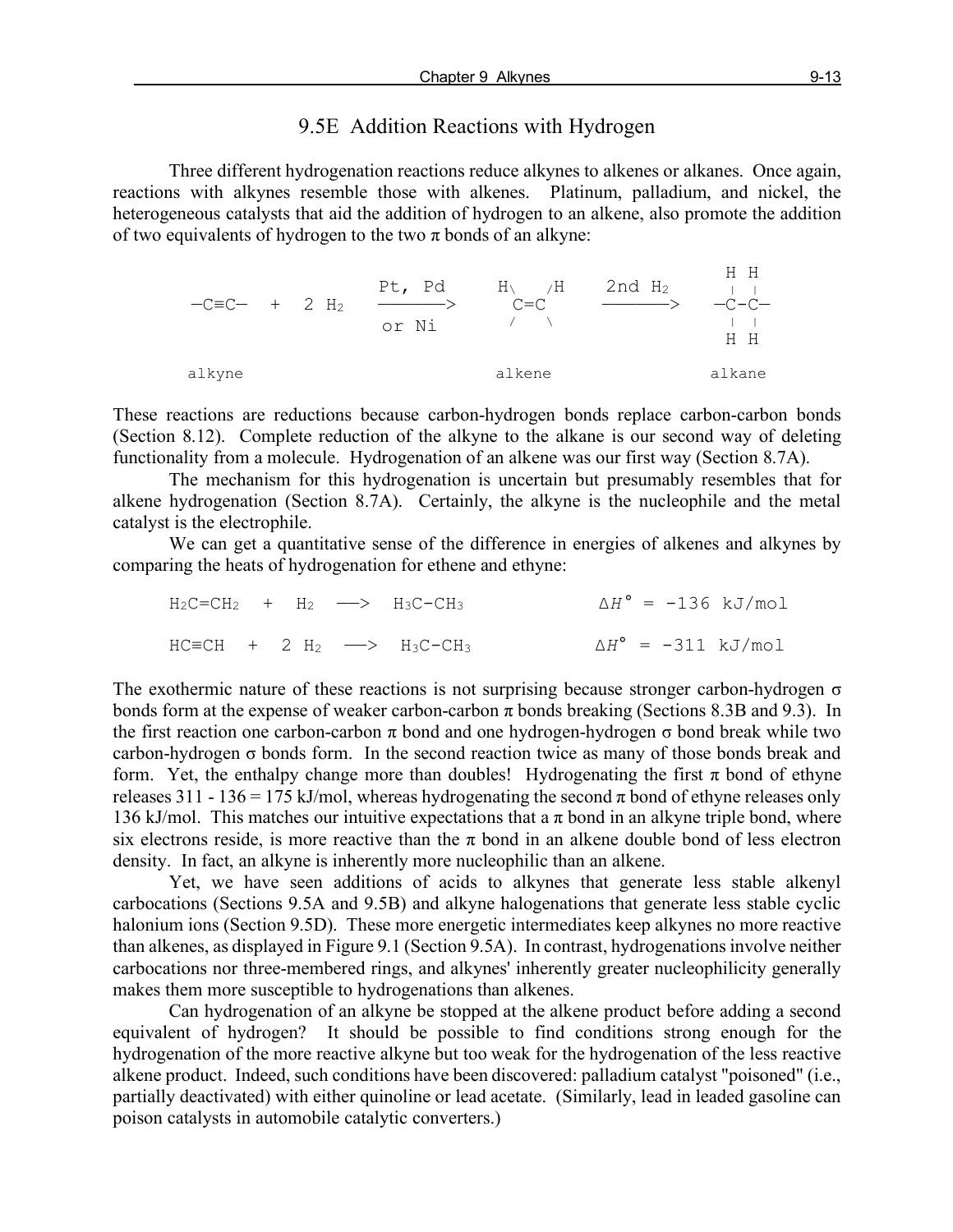

This reaction is not only selective to stop after yielding the alkene, but also stereoselective to yield only the *Z* diastereomer by syn addition.

To complement this syn addition a different set of reagents has been found. An alkali metal, usually sodium or lithium, in liquid ammonia solvent adds one equivalent of hydrogen anti to an alkyne. For example:



This stereoselective reaction produces only the *E* diastereomer of the alkene.

The mechanism involves free radicals, having unpaired electrons. This very different mechanism accounts for the very different stereochemistry. By adding its single valence electron, the alkali *metal* reduces the alkyne. In contrast, alkali metal *salts* do not react. As a protic solvent (Section 6.5C), ammonia not only provides a suitable medium, but also adds hydrogens as protons to the alkynes.

These two methods of partially hydrogenating alkynes are synthetically important because they allow selection of whichever alkene stereoisomer might be desired.

Puzzle 9.12 —

Show the reactants and organic products for all reactions in a synthesis of the most stable, unbranched pentene stereoisomer of formula  $C_5H_{10}$  from an alkyne.

Puzzle  $9.13$  —

Section 9.1 indicated that ethyne combusts in oxygen with the hottest flame of any fueled by a hydrocarbon. Why should ethyne burn hotter than ethane or ethene?

 $\overline{\phantom{a}}$  , and the contract of the contract of  $\overline{\phantom{a}}$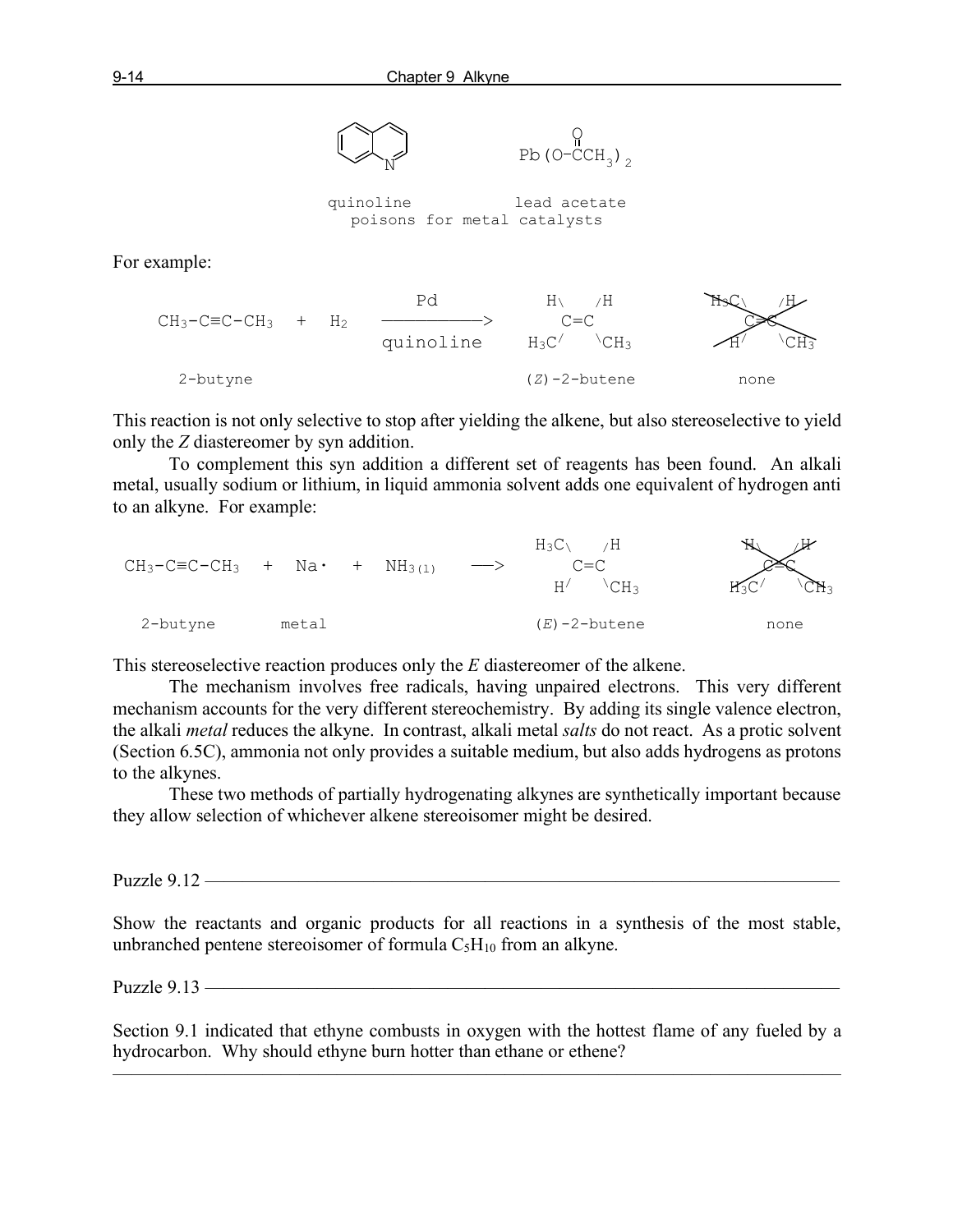## 9.5F Terminal Alkynes as Acids

To take full advantage of the stereoselective reactions of the preceding section, we need to understand the synthetic capabilities of alkynes, to be explored in Section 9.6. And to realize these synthetic possibilities we must appreciate the acidity of terminal alkynes. Such electrophilic acidity contrasts with the nucleophilicity of alkynes and alkenes, examined earlier in this and the previous chapters.

Consider the dissociation of a terminal alkyne acid to a proton and its conjugate base, called an **acetylide ion:**

$$
-C \equiv C - H \qquad \xleftarrow{K_a = 10^{-25}} H^+ + -C \equiv C : \negthickspace
$$
   
\n
$$
H^+ + -C \equiv C : \negthickspace
$$
   
\n
$$
\text{terminal alkyne} \qquad \text{acetylide ion}
$$

With a  $K_a$  of  $10^{-25}$ , which is much less than  $10^{-7}$ , a terminal alkyne is a very weak acid like other hydrocarbons. Yet, a terminal alkyne is a much stronger acid than other simple hydrocarbons. The *K*<sup>a</sup> values in Table 4.1 (Section 4.2) allow us to rank the acidities of three kinds of hydrocarbons:

 $\sqrt{2}$  /  $\sqrt{2}$  /  $\sqrt{2}$  /  $\sqrt{2}$  /  $\sqrt{2}$  /  $\sqrt{2}$  /  $\sqrt{2}$  /  $\sqrt{2}$  /  $\sqrt{2}$  /  $\sqrt{2}$  /  $\sqrt{2}$  /  $\sqrt{2}$  /  $\sqrt{2}$  /  $\sqrt{2}$  /  $\sqrt{2}$  /  $\sqrt{2}$  /  $\sqrt{2}$  /  $\sqrt{2}$  /  $\sqrt{2}$  /  $\sqrt{2}$  /  $\sqrt{2}$  /  $\sqrt{2}$  /  $-C \equiv C - H$  >  $C=C$  >  $-C-H$  $\wedge$   $\mathbb{H}$   $\wedge$   $\mathbb{H}$   $\wedge$   $\mathbb{H}$ terminal alkyne alkene alkane  $10^{-25}$  alkane  $10^{-44}$  alkane  $K_a: 10^{-25}$ acidities of three kinds of hydrocarbons

Why are terminal alkynes so much more acidic than alkenes or alkanes? Let us examine the three conjugate bases, where structural factors are more obvious:



As discussed in Section 4.9F, hybridization is the key. In an *sp* orbital the base electron pair of the acetylide ion is repelled and destabilized by only one other electron pair of the carbanion carbon, the  $\sigma$  electron pair of the triple bond, and this repulsion is 180 $^{\circ}$  away. At the other extreme, three electron pairs only 109° away repel and destabilize the base electron pair of an alkyl carbanion. The least repulsion and destabilization make the acetylide ion the least basic of these carbanions and the terminal alkyne the most acidic of the three types of hydrocarbons.

What reagent efficiently removes a proton from a terminal alkyne? As a weak acid, a terminal alkyne requires a strong base. Would hydroxide ion work? Consider the acid-base equilibrium: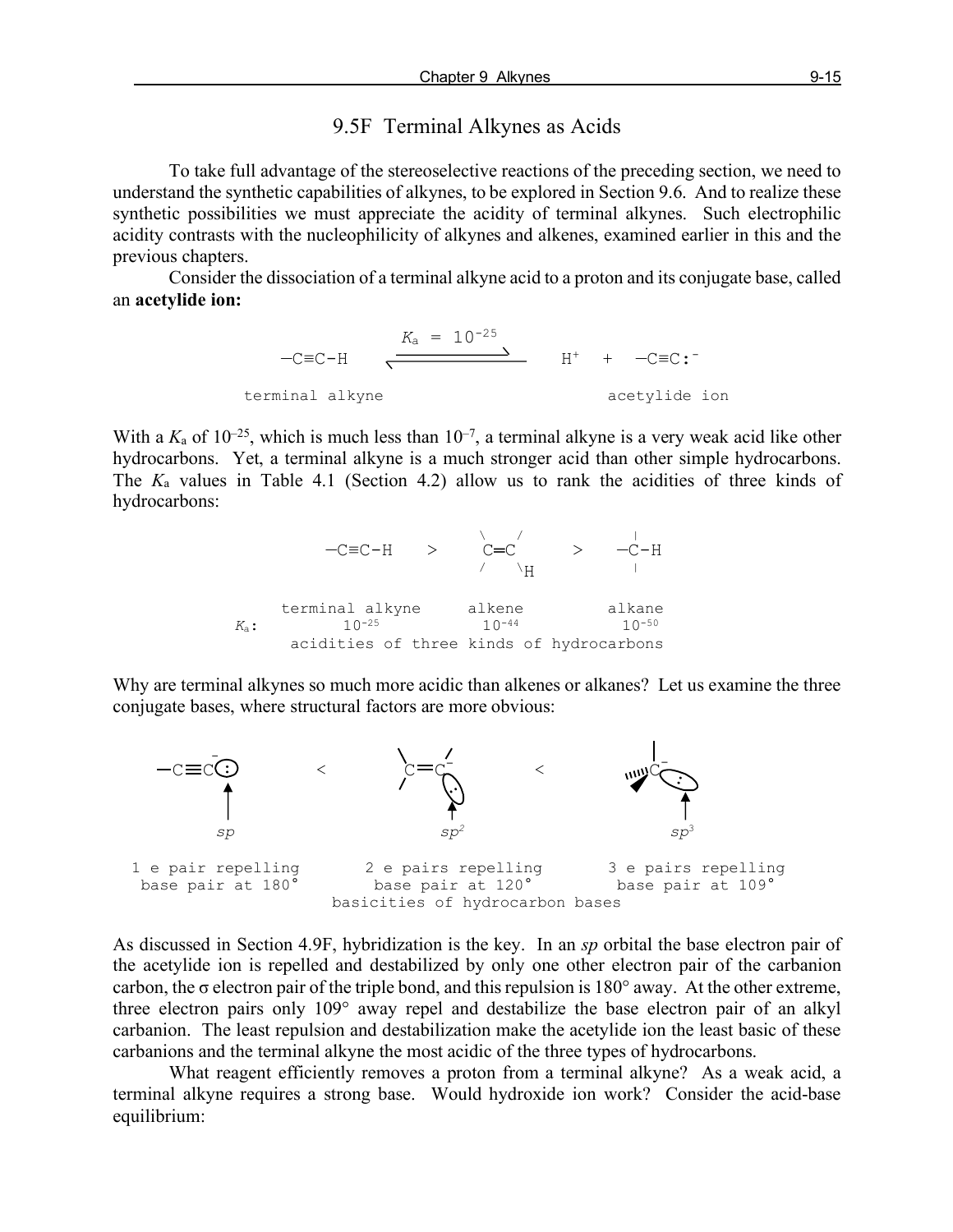| $-C= C-H$ + $HO^-$                     | $K = 10^{-9}$ | $-C\equiv C^{-}$ | H2O.                                                       |
|----------------------------------------|---------------|------------------|------------------------------------------------------------|
| $K_a$ 10 <sup>-25</sup><br>weaker acid | weaker base   |                  | $K_a$ 2 x 10 <sup>-16</sup><br>stronger base stronger acid |

The stronger acid and base are products, so the reactants predominate at equilibrium. Indeed, the equilibrium constant is much smaller than 1:  $K = 10^{-25}/(2 \times 10^{-16}) = 10^{-9}$ . So hydroxide ion, although a strong base, is not strong enough to deprotonate a terminal alkyne.

An even stronger base is needed, one whose conjugate acid has a  $K_a$  less than  $10^{-25}$ , the  $K_a$ of the alkyne. A common choice is **amide ion,** H2N–, the conjugate base of ammonia:

 *K* 109  $-C\equiv C-H$  +  $H_2N^ \longrightarrow$   $-C\equiv C^-$  +  $H_3N$  *K*<sup>a</sup> 10-25 *K*<sup>a</sup> 10-34 stronger acid stronger base weaker base weaker acid

With the stronger acid and base as reactants, the equilibrium constant is larger than 1:  $K = 10^{-25}/10^{-34} = 10^9$ . Products properly predominate at equilibrium.

Puzzle 9.14 –

Explain the relative acidities of these two acids, the conjugate acids of a ketone and an alcohol:

 $+$ OH  $\parallel$  $CH_3CCH_3$   $CH_3OH_2$ <br> $K_a$  10<sup>7</sup>  $K_a$  10<sup>2</sup>  $K_a$  10<sup>7</sup>

#### 9.6 Syntheses of Alkynes

 $\overline{\phantom{a}}$  , and the contract of the contract of  $\overline{\phantom{a}}$ 

Organic synthetic reactions come in two types: transformation of one functional group to another, and extension of carbon skeletons. Both types of syntheses are very important. The reactions examined in this and previous chapters have generally exemplified functional group transformations. For example, E2 elimination reactions change an alkyl halide to an alkene. Now, we will consider two ways of preparing alkynes, which illustrate both types of reactions, including our first important method of extending carbon skeletons.

#### 9.6A Alkynes from 1,2-Dihalides

Just as most reactions of alkynes strongly resemble reactions of alkenes, so one synthesis of alkynes parallels a standard method of making alkenes: E2 elimination reactions. To synthesize the one  $\pi$  bond of an alkene, an alkyl halide is heated with a strong base (Section 7.2A). For example: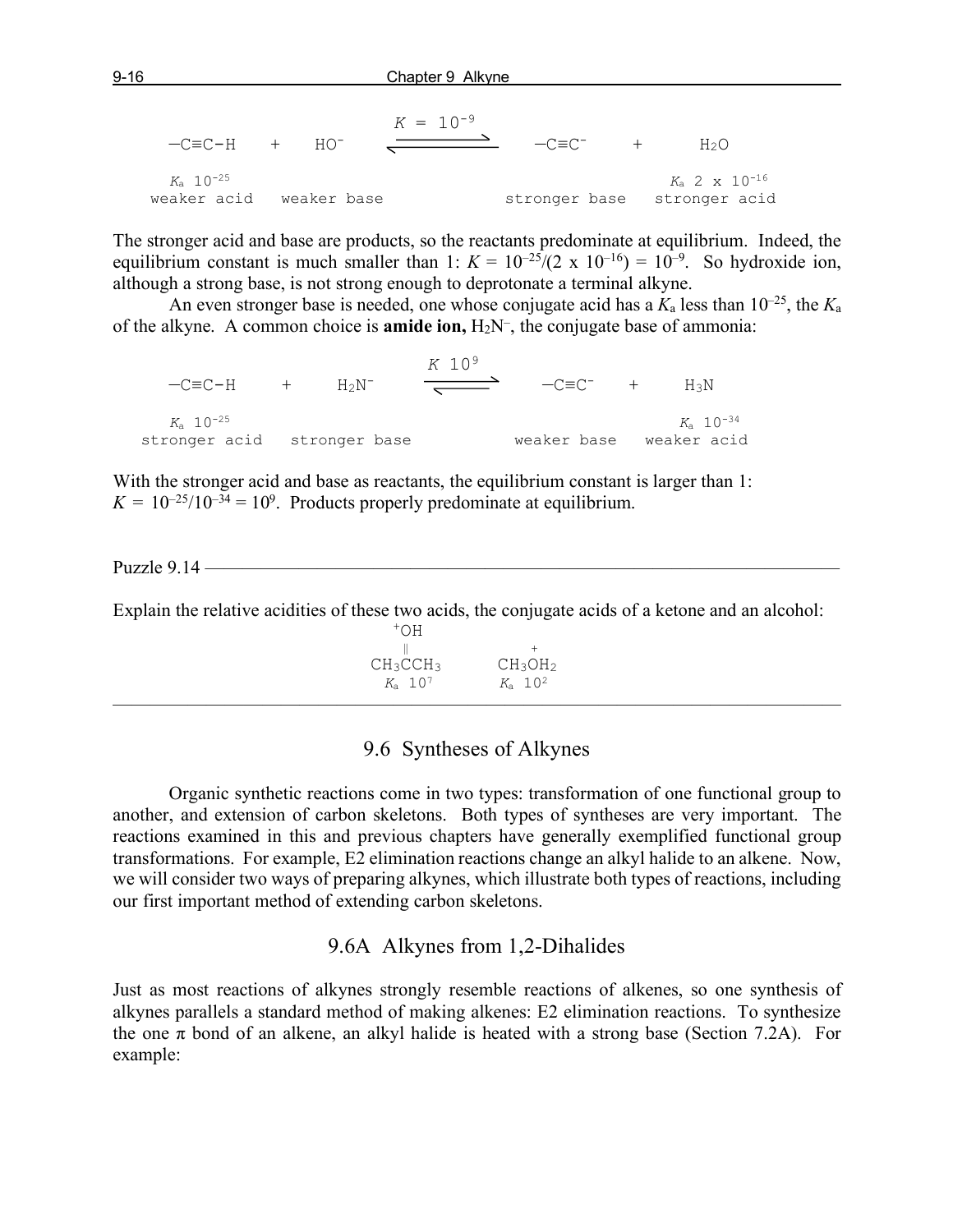H I  
\n
$$
H_2C-CH-CH_3 + HO^- \xrightarrow{\Delta} H_2C=CH-CH_3 + H_2O + I^-
$$
\nE2

To create the *two* π bonds of an alkyne, an alkyl *di*halide, normally a 1,2-dihalide or a 1,1-dihalide, is heated with a strong base, usually hydroxide, alkoxide, or amide ion. A succession of two E2 reactions ensues. For example:



The second elimination reaction requires a higher temperature or stronger base (e.g., amide ion) than the first. Why? It is harder for a leaving group to leave a doubly bonded,  $sp<sup>2</sup>$  carbon than a singly bonded,  $sp^3$  carbon:



The doubly bonded carbon uses a smaller  $sp<sup>2</sup>$  orbital to share the bonding electron pair with the leaving group. Consequently, this electron pair is closer to the doubly bonded carbon and is less easily removed by the leaving group. This handicap for leaving groups on *sp*<sup>2</sup> carbons is general and will be encountered again in Sections 14.5A, 16.2C, 18.2D, and 18.5D.

The 1,2-dihalides needed for synthesizing alkynes are most conveniently prepared by halogenating alkenes (Section 8.10A). Thus the synthetic scheme can begin with an alkene:

$$
-CH=CH-
$$
  
\n
$$
X_2
$$
  
\n
$$
-CH=CH-
$$
  
\n
$$
-CH=CH-
$$
  
\n
$$
-CH=CH-
$$
  
\n
$$
2 \text{ equiv. base}
$$
  
\n
$$
\triangle
$$
  
\n
$$
-CEC-
$$
  
\n
$$
\triangle
$$
  
\n
$$
2 \text{equiv. base}
$$
  
\n
$$
\triangle
$$
  
\n
$$
\triangle
$$
  
\n
$$
2 \text{equiv. base}
$$
  
\n
$$
\triangle
$$
  
\n
$$
\triangle
$$
  
\n
$$
\triangle
$$

Consequently, we have the useful synthetic couple that can interconvert an alkyne and an alkene: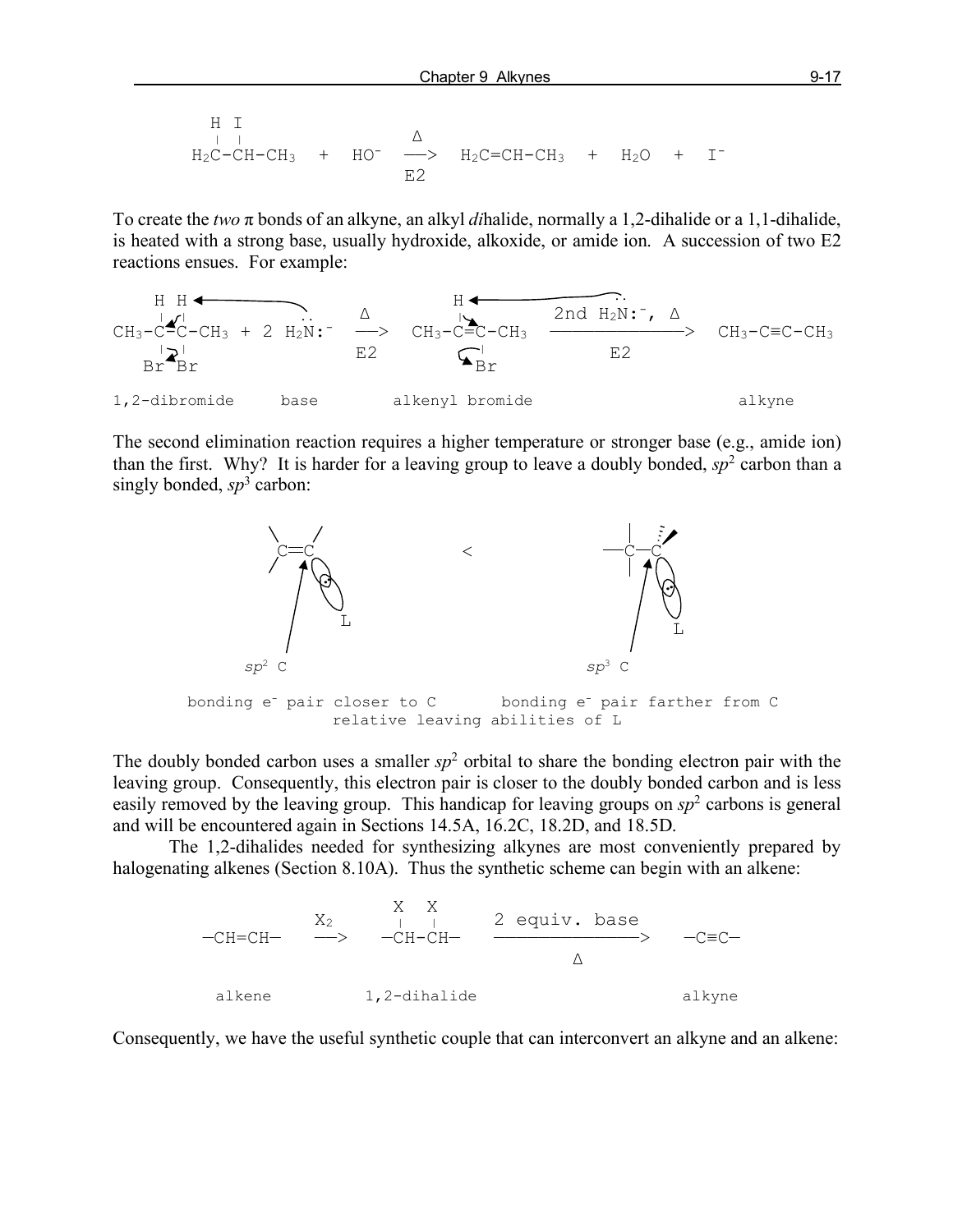$$
-C \equiv C -
$$
\n
$$
-C \equiv C -
$$
\n
$$
\xrightarrow{\text{M2, Pd, quinoline or Na, NH3}}
$$
\n
$$
-CH = CH -
$$
\n
$$
2. 2 H2N- 1. X2
$$
\n
$$
a1kene\n\end{math}
$$

Puzzle  $9.15$  —

(a) Show the reactants and organic products for all reactions in a synthesis of propyne from 2 chloropropane. Hint: generate an alkene.

(b) Show the reactants and organic products for all reactions in a synthesis of 2-chloropropane from propyne.

9.6B Alkynes from Smaller Alkynes

———————————————————————————————————————

Alkynes can also be made from smaller terminal alkynes:



First we must convert the terminal alkyne, a weak nucleophile, into the strong nucleophile, acetylide ion. Acetylide ion is a strong nucleophile by two criteria. It is a strong base because its conjugate acid, the terminal alkyne, is a weak acid  $(K_a = 10^{-25})$ . Secondly, its nucleophilic carbon is not bulky. Consequently, acetylide ion is a strong enough nucleophile for an  $S_N2$  reaction with an electrophilic alkyl halide (Section 6.4C). In the process a new carbon-carbon  $\sigma$  bond is formed. The alkyl halide itself should not be too bulky, or else the strongly basic acetylide ion would cause too much E2 elimination (Section 7.5B):

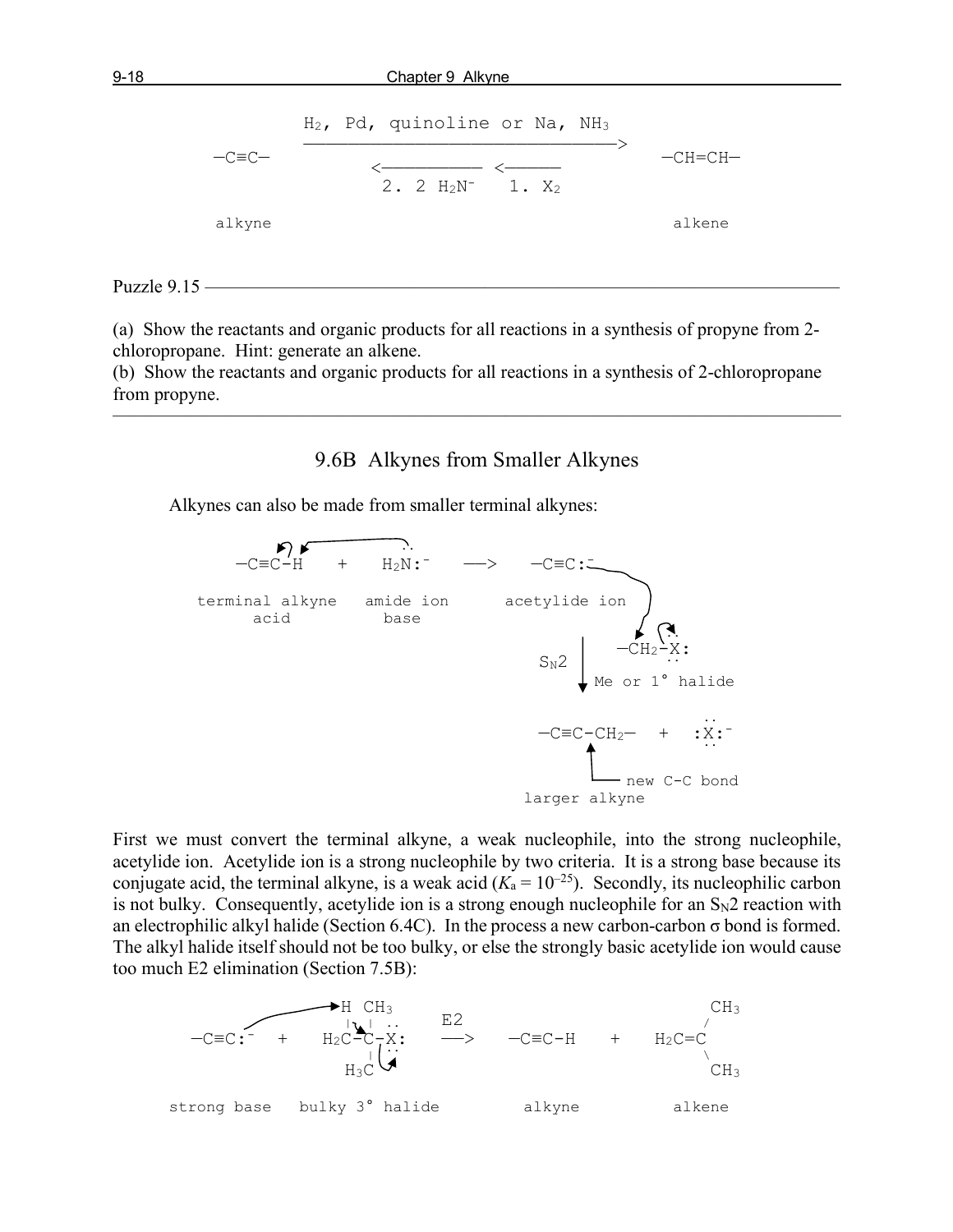This undesirable elimination reaction would form an alkene and the original alkyne instead of a new larger alkyne. To inhibit this competing  $E2$  reaction and to encourage the desired  $S_N2$ reaction, a methyl or primary alkyl halide is needed.

Overall, we have outlined a synthesis of an alkyne with a larger carbon skeleton from a smaller alkyne. The increase in size depends solely on the size of the methyl or primary halide, which can have any number of carbons. Thus, alkynes of any size can be constructed. For example, a twenty-carbon alkyne could be made from ethyne:

```
HC=CH + H_2N^- --> HC= ethyne amide ion acetylide ion
                                            CH_3 (CH<sub>2</sub>)<sub>17</sub>C<sub>1</sub>
                                          1-chlorooctadecane
                                     HC \equiv C - (CH<sub>2</sub>)<sub>17</sub>CH<sub>3</sub>thew C-C bond
                                            1-icosyne
```
The 18-carbon alkyl chloride can be readily made from the plentiful 18-carbon fatty acid, stearic acid (Section 14.8A).

To fully appreciate the synthetic utility of this method of making large alkynes, we should realize that no other reaction studied so far can lengthen the carbon skeleton by any number of carbons. (Other methods will be established later.) Consider the logic behind the above synthetic scheme: *a carbon nucleophile joins a carbon electrophile, forming a carbon-carbon σ bond*. Among electrophiles studied so far, only alkyl halides in  $S_N2$  reactions and carbocations in  $S_N1$ reactions have carbon atoms that attract nucleophiles. Yet, by limiting competition from elimination reactions,  $S_N2$  reactions surpass  $S_N1$  reactions in synthetic usefulness (Section 6.8). Therefore, alkyl halides are the preferred electrophiles. (Chapters 10, 12, and 14 will present other carbon electrophiles.) We have examined various reagents with nucleophilic carbon atoms: alkenes, alkynes, cyanide ion, Grignard (and organolithium) reagents, and acetylide ions. The first two nucleophiles are too weak to react with an alkyl halide in the preferred  $S_N2$  reaction. A cyanide ion is nucleophilic enough to react by  $S_N2$  but adds only one carbon to the skeleton:



Grignard reagents do not react cleanly with alkyl halides (Section 6.9). For now, that leaves only acetylide ions with the capability of lengthening the carbon skeleton of an alkyl halide by any specified number of carbons.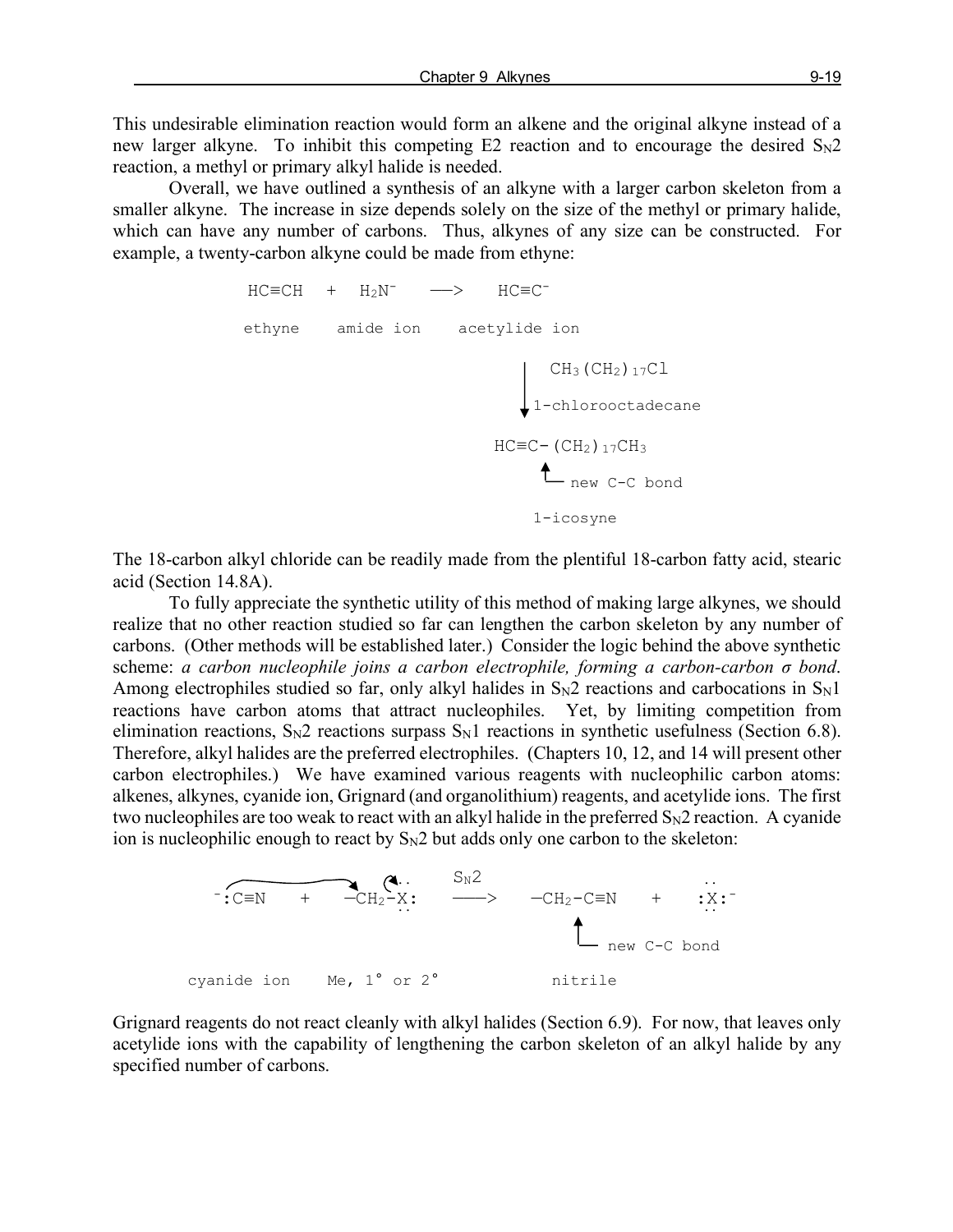#### Puzzle 9.16 ——

Show the reactants and organic products for all reactions in the synthesis of 2-pentyne from ethyne and any other reagents.

#### Puzzle  $9.17$  –

2-Methylheptadecane is a sex attractant emitted by tiger moths. Outline a synthesis of this chemical from ethyne and any other reagents.

———————————————————————————————————————

# 9.6C Synthetic Strategies with Alkynes

Some organic syntheses require only one reaction. These straightforward syntheses normally involve simple functional group transformations and are easy to design. Thus, an outline of a synthesis of 2-chloro-2-butene from an alkyne, is simply this reaction:

|          |  | $H_3C-C=CC-CH_3$ + HCl $\longrightarrow$ $H_3C-C=CH-CH_3$ |
|----------|--|-----------------------------------------------------------|
| 2-butyne |  | 2-chloro-2-butene                                         |

Yet, many other syntheses are less direct and demand more than one reaction, so that one may not easily imagine the reaction sequence from starting materials to final product. Such syntheses pose some of the most interesting problems in organic chemistry. Many famous organic chemists have won their fame by synthesizing large, complex organic molecules by many, sometimes dozens of reactions in proper sequence. Often the complex molecule targeted for synthesis is a natural product with important biological properties. Prime targets are drugs and **pheromones**, which are chemical signals issued by one organism to influence another. Sex attractants are one kind of pheromone. The laboratory synthesis may be important because the natural source cannot satisfy human demand. For example, taxol was a critically scarce cancer drug from the bark of a rare yew tree, until organic chemists recently developed a laboratory synthesis. Also, variations on the synthesis of a natural product can prepare analogues of the natural compounds with improved biological activity. A classic example is the synthesis of natural penicillin, which led to the related syntheses of more effective penicillin analogues.



Other complex molecules are synthetic targets because they are expected to have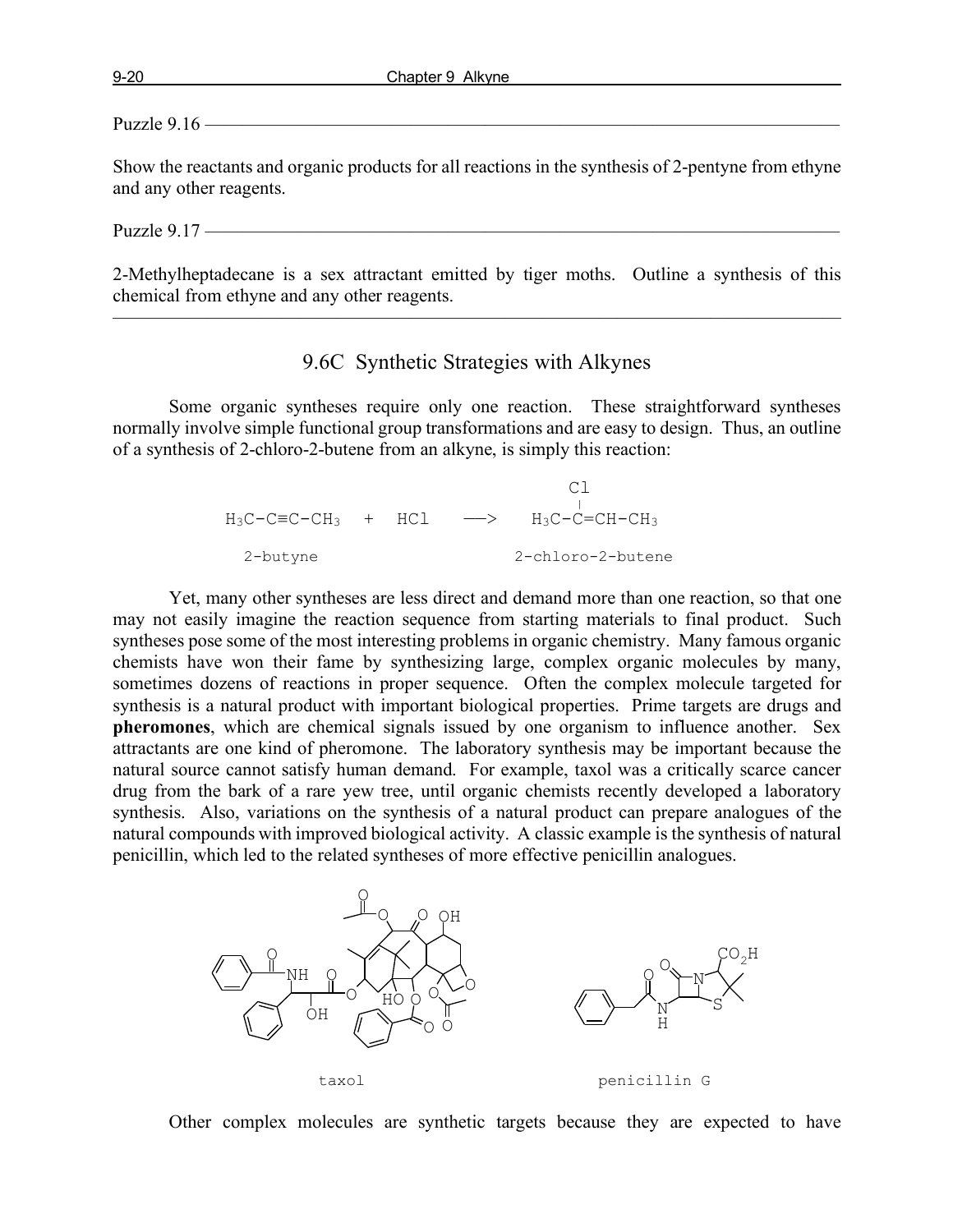interesting chemical properties. An example is the molecule with the common, whimsical name of cubane:



Cubane has been made despite the tremendous strain of six cyclobutane rings fused together.

Such difficult synthetic problems do not suit a first-year organic chemistry course, but puzzles throughout this text will frequently request outlines of multistep syntheses, some of which will prove very challenging. Having already acquired many functional group transformations and one method for enlarging carbon skeletons in our synthetic repertoire, let us develop some strategies for outlining reasonable multistep syntheses. Although organic synthesis is a somewhat personal exercise with different people developing different feasible schemes by different strategies, some general points are worth considering. Let us design syntheses of two molecules to establish a few general principles and to start developing one's own insights.

First, how could 5-methyl-2-hexyne be made from ethyne and any other reagents? A view of the overall problem helps:



The two reaction arrows suggest multiple reaction steps. Reaction steps are distinct reactions, not mechanistic steps. When outlining syntheses, it is important to primarily consider reactions, and only secondarily mechanisms. Clearly, we will need not only functional group transformations but also carbon-carbon σ bond formations to extend the carbon skeleton from two to seven carbons. In designing syntheses one should first decide which, if any, carbon-carbon σ bonds must be made. In this case retaining the position of the triple bond throughout the synthesis is reasonable, so we should attach two alkyl groups to the ethyne skeleton by the carbon-carbon bonds shown:



Next, we show which carbon nucleophile and carbon electrophiles can make the desired carboncarbon σ bonds:

 $CH<sub>3</sub>$  $CH_3-CH-CH_2-X$   $-C\equiv C^ X-CH_3$  electrophile nucleophile electrophile carbon nucleophile and carbon electrophiles needed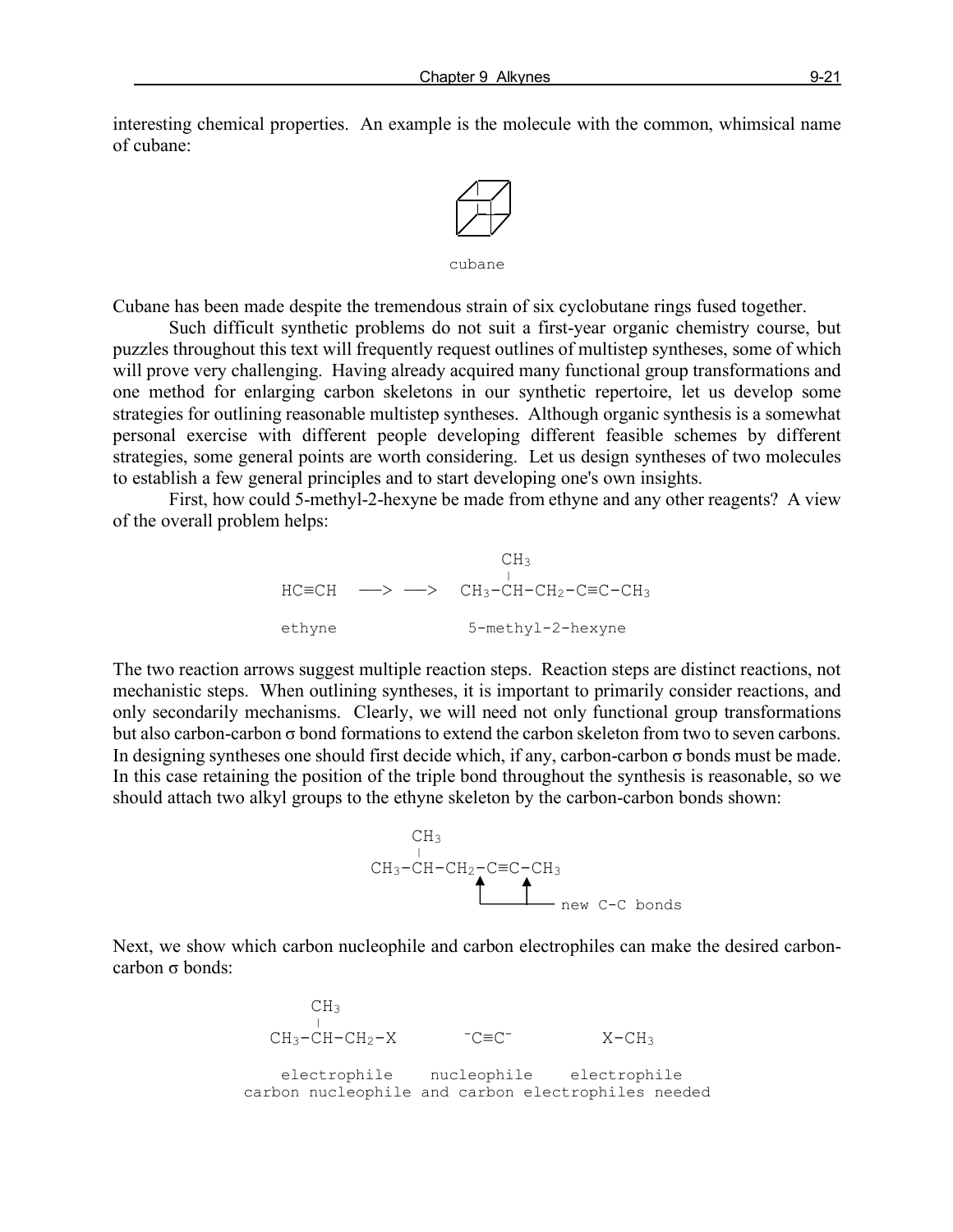The nucleophile with two repelling negative charges so close together is not realistic, but suggests the necessary functionality at different points in the synthesis. Filling in the details of the synthesis is a personal matter. Some prefer to start at the beginning and work forward from derivative to derivative. Many start at the end and work backwards from **precursor** (i.e., forerunner) to precursor. Others find feasible derivatives and precursors along the way and work in both directions from these milestones. This time let us work backward from the end in a counterintuitive but often fruitful direction:

$$
CH_{3} \t CH_{3}
$$
\n
$$
CH_{3} - CH - CH_{2} - C \equiv C - CH_{3} \leftarrow CH_{3} - CH - CH_{2} - X + C \equiv C - CH_{3}
$$
\n
$$
T \rightarrow TH_{2}
$$
\n
$$
HC \equiv CH \xrightarrow{\text{TH}_{2}} HC \equiv C^{-} \xrightarrow{\text{H}_{3} - X} HC \equiv C - CH_{3}
$$

Alternatively, the two carbon-carbon bonds could have been formed in the opposite order.

A second puzzle further develops synthetic strategies with alkynes: make 4-methyl-2 pentanol from ethene and any other reagents. A picture is worth a thousand words:

OH CH<sub>3</sub>  $CH_2=CH_2$   $\longrightarrow$   $\longrightarrow$   $CH_3-CH-CH_2-CH-CH_3$ ethene 4-methyl-2-pentanol

Because the carbon skeleton of ethene must be extended, we first identify carbon-carbon  $\sigma$  bonds to form near the alcohol functional group. Two ways of attaching alkyl groups to the two-carbon unit from ethene should be considered:



two methods of forming carbon skeleton

Before deciding between these two plans, we should take the next step and visualize the carbon nucleophiles and carbon electrophiles for the two methods:

 $CH_3$  CH<sub>3</sub>  $CH_3-X$   $-C\equiv C^ X-CH-CH_3$   $HC\equiv C^ X-CH_2-CH-CH_3$  2° halide 1° halide carbon nucleophiles and carbon electrophiles for two methods

The first scheme uses an electrophilic secondary halide, which would undergo too much E2 reaction with acetylide ion (Section 9.6B). With a primary halide the second method suffers less from a competing E2 reaction. Furthermore, the second method needs fewer steps to build the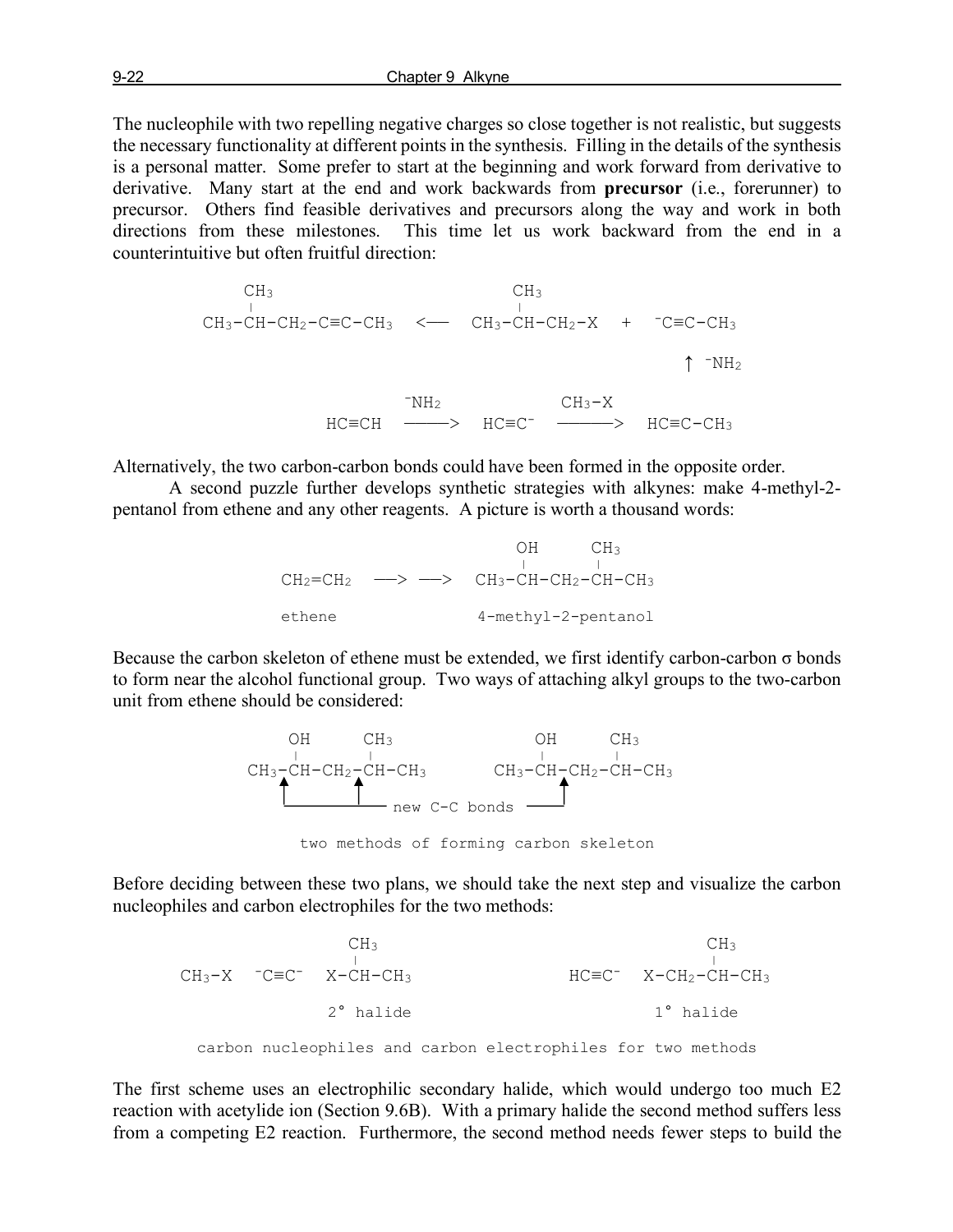carbon skeleton, so this is the preferred way of joining carbon pieces. From here we look for precursors and derivatives of the milestones established along the route. Once again let us write the final scheme backwards to practice thinking in this unnatural but useful direction:

OH  $CH_3$   $H_2SO_4$   $H_3$  CH3-CH-CH2-CH-CH3 <————————— CH2=CH-CH2-CH-CH3 Na, NH3 or H2, Pd, quinoline  $CH_3$  CH<sub>3</sub> CH<sub>3</sub> HC≡C- + X-CH2-CH-CH3 ——> HC≡C-CH2-CH-CH3  $\uparrow$   $\neg$ NH<sub>2</sub>  $2$   $\neg$ NH<sub>2</sub> Cl<sub>2</sub> HC≡CH <—————— ClCH2-CH2Cl <——— CH2=CH2

This synthesis shows not only how an alkyne can extend the carbon skeleton but also how various derivatives, such as alkenes and alcohols, can then be formed from the larger alkyne produced. The possibilities are endless!

Finally, let us formulate the few guidelines for complex syntheses that we have established.

1. If the carbon skeleton must be extended, find the carbon-carbon  $\sigma$  bonds to be formed near a functional group in the target molecule.

2. Identify the carbon nucleophiles and carbon electrophiles to form the requisite carboncarbon σ bonds.

3. Seek feasible precursors of the ultimate product, the carbon nucleophiles, and carbon electrophiles, as well as derivatives of starting materials.

Thanks to alkynes, you can already create synthetic schemes for a wide array of molecules large and small.

Puzzle 9.18 ————

Using ethyne and any other reagents, show the reactants and organic products for all reactions in an efficient synthesis of muscalure, the sex pheromone of the house fly:

$$
H\setminus A
$$
  
\n
$$
C=C
$$
  
\n
$$
CH_3 (CH_2) 12 / \sqrt{(CH_2) 7CH_3}
$$

## Chapter Summary

1. IUPAC rules provide a systematic method for naming alkynes, similar to the naming of alkenes.

2. Despite the overall strength of the triple bond, an alkyne's two  $\pi$  bonds are individually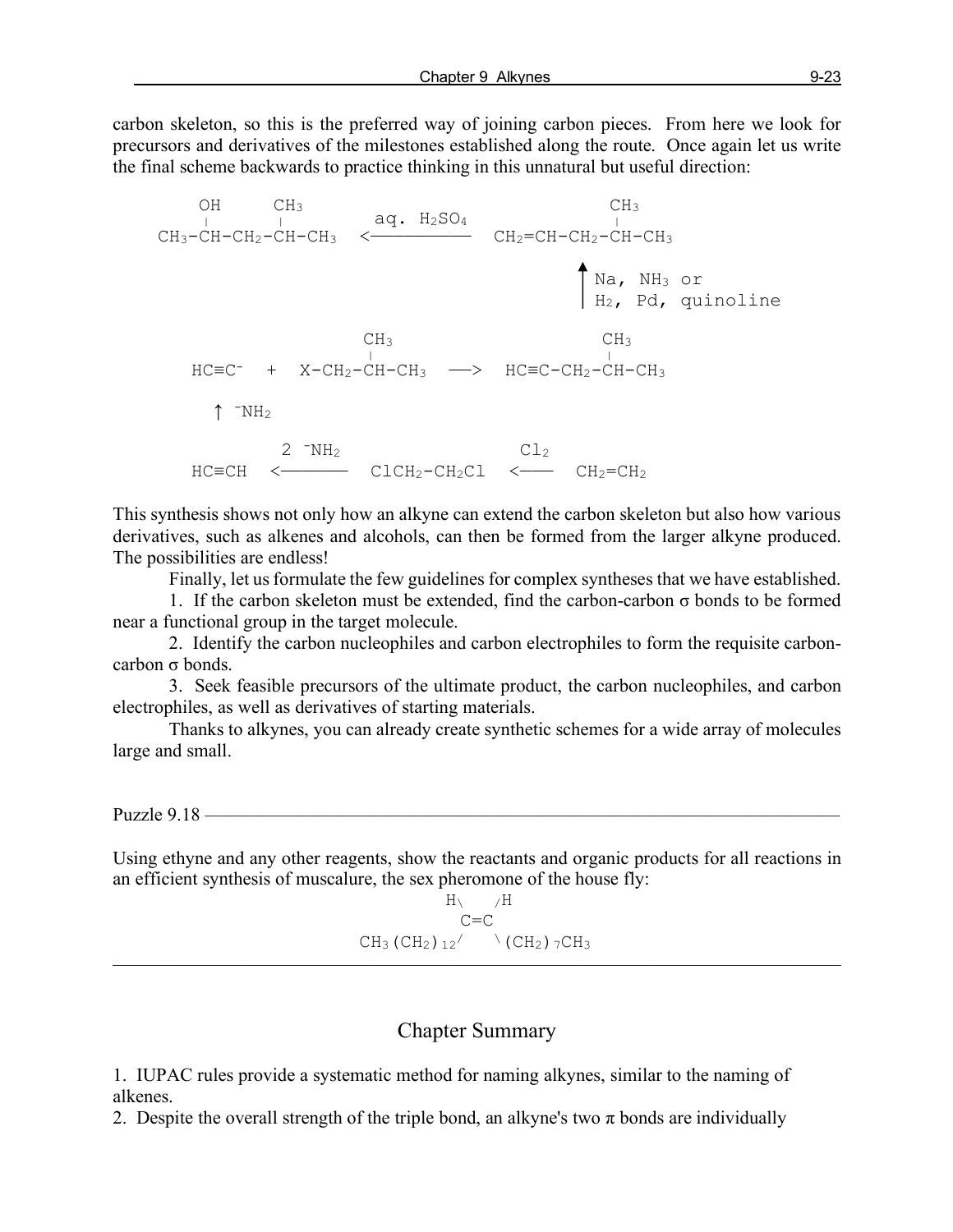weaker than a single carbon-carbon bond and vulnerable to reaction.

3. Simple alkynes, alkenes, and alkanes are nonpolar and insoluble in water. Their boiling points are similar if their sizes are similar.

4. Their lack of charge makes alkynes soft nucleophiles. Their addition reactions and mechanisms resemble those of alkenes, also soft nucleophiles.

5. In reacting with hydrogen halides and aqueous acid, alkynes follow Markovnikov's rule.

6. With their two  $\pi$  bonds, alkynes can add either one or two equivalents of hydrogen halides, halogens, and hydrogen.

7. Aqueous acid first hydrates an alkyne by Markovnikov's rule to an enol, which quickly isomerizes to a more stable carbonyl tautomer.

8. Borane and then basic hydrogen peroxide hydrates an alkyne to an enol that violates Markovnikov's rule. The enol then isomerizes to a more stable carbonyl tautomer.

9. An alkyne may add one equivalent of hydrogen either syn or anti, depending on the reagents. 10. Though weakly acidic, terminal alkynes are much more acidic than alkenes or alkanes. An amide ion removes a proton from a terminal alkyne to form the acetylide ion conjugate base.

11. Alkynes can be prepared in two ways: double E2 elimination of a 1,2-dihalide, and  $S_{N2}$ substitution of an acetylide ion with a primary or methyl halide. The latter synthesis is our first versatile method of extending carbon skeletons.

12. The key to designing a synthesis that extends a carbon skeleton is identifying the carboncarbon bond to be made and the carbon nucleophile and carbon electrophile to be used.

| <b>Reaction Summary</b> |  |
|-------------------------|--|
|-------------------------|--|

———————————————————————————————————————

| Reactants             |                                                               | Product              | Section |
|-----------------------|---------------------------------------------------------------|----------------------|---------|
|                       |                                                               | Syntheses of alkynes |         |
| H X<br>$-C-C-$<br>H X | $2 H_2N^-$<br>$\longrightarrow$                               | $-C\equiv C-$        | 9.6A    |
| H H<br>$-C=C-$        | 1. $X_2$ 2. 2 $H_2N^-$<br>$\longrightarrow$ $\longrightarrow$ | $-C\equiv C-$        | 9.6A    |
|                       |                                                               | Reactions of alkynes |         |

|              |                   | H X          |      |
|--------------|-------------------|--------------|------|
|              | HХ                | $\mathbf{1}$ |      |
| $HC = C - R$ | $\longrightarrow$ | $HC = C - R$ | 9.5A |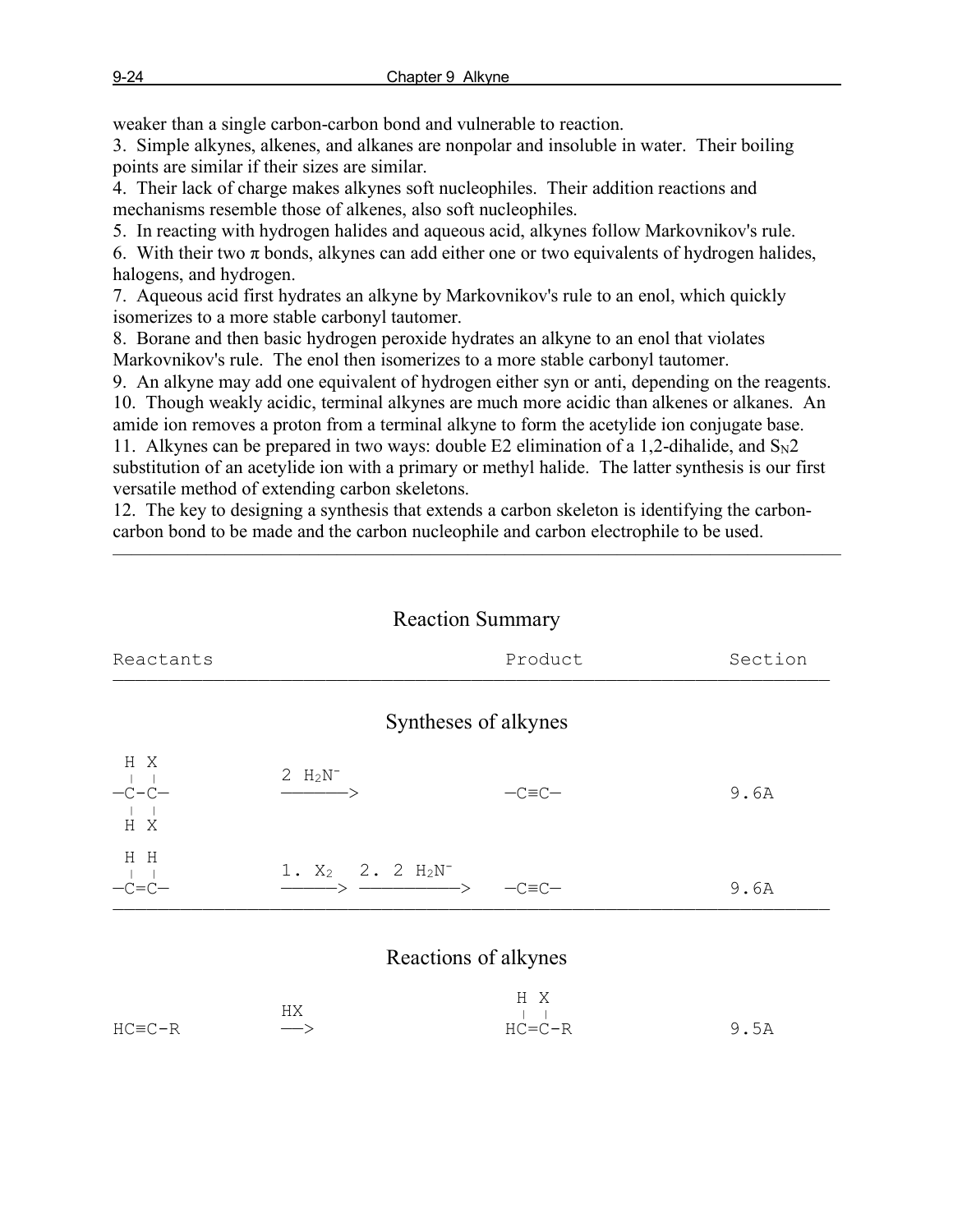|               |                                                                                                                                                                                                                                                                                                                                                                                                                                | Chapter 9 Alkynes                                                  | $9 - 25$ |
|---------------|--------------------------------------------------------------------------------------------------------------------------------------------------------------------------------------------------------------------------------------------------------------------------------------------------------------------------------------------------------------------------------------------------------------------------------|--------------------------------------------------------------------|----------|
| Reactants     |                                                                                                                                                                                                                                                                                                                                                                                                                                | Product                                                            | Section  |
|               | Reactions of alkynes (continued)                                                                                                                                                                                                                                                                                                                                                                                               |                                                                    |          |
| $HC = C - R$  | 2 HX<br>$\longrightarrow$                                                                                                                                                                                                                                                                                                                                                                                                      | H X<br>$\sim$ 1 $\sim$ 1<br>$HC-C-R$<br>$-1$ $-1$<br>H X           | 9.5A     |
| $HC=$ $C-$    | aq $H_2SO_4$ , $Hg^{2+}$                                                                                                                                                                                                                                                                                                                                                                                                       | H O<br>$\pm 1$ .<br><br>If<br>$HC-C-$<br>$\mathbb{R}$<br>H         | 9.5B     |
| $HC=$ $C-$    | 1. BH3 2. HOOH, HO <sup>-</sup><br>$\begin{picture}(150,10) \put(0,0){\dashbox{0.5}(10,0){ }} \put(15,0){\circle{10}} \put(15,0){\circle{10}} \put(15,0){\circle{10}} \put(15,0){\circle{10}} \put(15,0){\circle{10}} \put(15,0){\circle{10}} \put(15,0){\circle{10}} \put(15,0){\circle{10}} \put(15,0){\circle{10}} \put(15,0){\circle{10}} \put(15,0){\circle{10}} \put(15,0){\circle{10}} \put(15,0){\circle{10}} \put(15$ | $O$ H<br>$\mathbb{R}$ $\mathbb{R}$<br>$HC-C-$<br>$\Box$<br>$\rm H$ | 9.5C     |
| $-C\equiv C-$ | $X_2$<br>$\longrightarrow$<br>$X = CL$ or Br                                                                                                                                                                                                                                                                                                                                                                                   | $X \setminus \qquad /$<br>$C = C$<br>$\sqrt{X}$                    | 9.5D     |
| $-C\equiv C-$ | 2 $X_2$<br>$\longrightarrow$<br>$X = CL$ or Br                                                                                                                                                                                                                                                                                                                                                                                 | X X<br>$\Box$<br>$-C-C-$<br>$-1\,-1$<br>X X                        | 9.5D     |
| $-C=$ $C-$    | 2 $H_2$ , Pt<br>$\overline{\phantom{}}\xrightarrow{\phantom{}}$                                                                                                                                                                                                                                                                                                                                                                | H H<br>$\perp$ $\perp$<br>$-C-C-$<br>H H                           | 9.5E     |
| $-C=$ $C-$    | $H_2$ , Pd, quinoline $H_1$ /H<br>->                                                                                                                                                                                                                                                                                                                                                                                           | $C = C$<br>$\sqrt{2}$                                              | 9.5E     |
| $-C\equiv C-$ | $Na$ , $NH3$<br>$\longrightarrow$                                                                                                                                                                                                                                                                                                                                                                                              | $H \setminus \qquad /$<br>$C = C$<br>$\wedge$ $\qquad$ /H          | 9.5E     |
| $HC = C -$    | $H_2N^-$<br>$\longrightarrow$                                                                                                                                                                                                                                                                                                                                                                                                  | $^{-}C \equiv C -$                                                 | 9.5F     |

# Reactions of acetylide ions

|           | $-CH2-X$ |               |      |
|-----------|----------|---------------|------|
| $-C= C$ — |          | $-CH_2-C=CC-$ | 9.6B |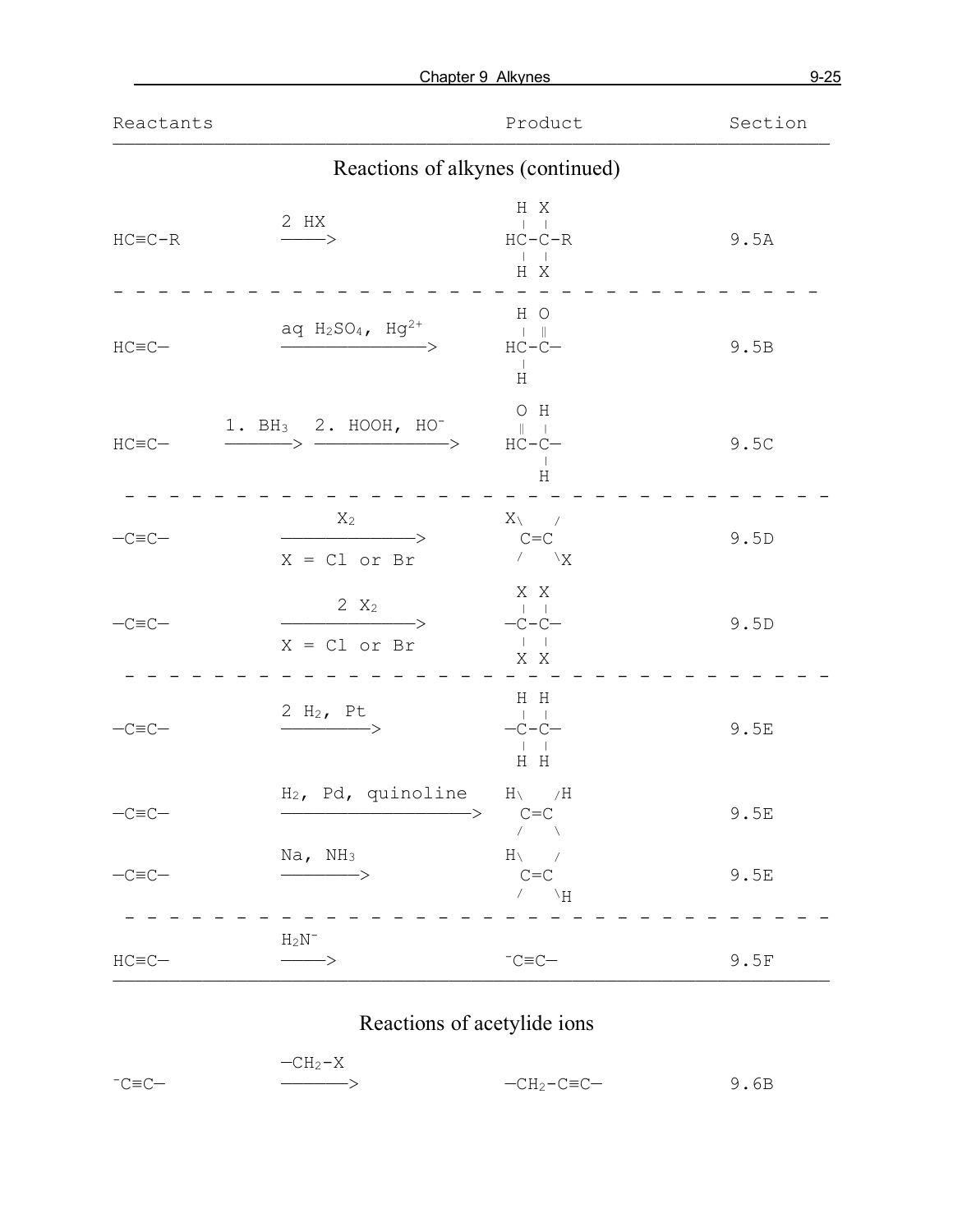Reactants **Reactants** Product **Section** 

## ———————————————————————————————————————————————————————————————— Reactions of acetylide ions (continued)



# Additional Puzzles

9.19 Name these compounds:

(a)  $CH_3CH_2C \equiv CCHCl_2$  (b)  $CH_3C \equiv CCH_2CHCl_2$  (c)  $HC \equiv CCH_2CH \equiv CHCH_3$ 

(d)  $H_2C=CHCH_2C\equiv CCH_3$  (e)  $CH_3CH_2C\equiv CC\equiv CCH_2OH$  (f)  $HOCH_2CH_2C\equiv CC\equiv CCH_3$ 

9.20 Correct the mistake in each name and draw a structure for the corrected name:

(a) 3-butyne (b) 5-methyl-1-pentyne (c) 2-methyl-1-pentyne (d) 2-methyl-3-pentyne

(e) 5-hexen-2-yne (f) 2-hexen-5-yne (g) 1-butyne-3-ol

9.21 (a) Which bonds are broken and made in this reaction?

$$
HC=CH + 2 H2 \longrightarrow CH3CH3
$$

(b) With the help of Table 1.5 (Section 1.8), estimate the enthalpy change.

(c) Is the enthalpy change favorable or unfavorable?

9.22 Why does 2-butyne have a higher boiling point (27°C) than 1-butyne (8°C)? Hint: consider the shapes of the molecules.

9.23 Draw the organic products when propyne reacts with these reagents. If it does not react, say so.

(a)  $Cl_2$  (b)  $2 Cl_2$  (c) HBr (d)  $2 HBr$  (e) Na, NH<sub>3</sub> (f) aqueous H<sub>2</sub>SO<sub>4</sub>, HgSO<sub>4</sub>

(g)  $CH_2=CH_2$  (h)  $\neg N H_2$  (i)  $H_2$ , Pd, quinoline (j) 2  $H_2$ , Pt (k)  $\neg CH_3$  (l)  $\neg C \equiv N$ 

 $(m)$  BH<sub>3</sub>; then HOOH, HO<sup>–</sup>

9.24 Draw the organic products when 2-butyne reacts with these reagents. If it does not react, say so.

(a)  $Cl_2$  (b)  $2 Cl_2$  (c) HBr (d)  $2 HBr$  (e) Na, NH<sub>3</sub> (f) aqueous H<sub>2</sub>SO<sub>4</sub>, HgSO<sub>4</sub> (g) CH2=CH2 (h) –NH2 (i) H2, Pd, quinoline (j) 2 H2, Pt (k) – CH3 (l) –C≡N  $(m)$  BH<sub>3</sub>; then HOOH, HO<sup>-</sup>

9.25 Although hydrations of most alkynes in aqueous acid ultimately yield ketones, identify an alkyne that yields an aldehyde.

9.26 Show the reactants and organic products, including stereoisomers, for all reactions in an efficient synthesis of achiral 2,3-dichlorobutane from an alkyne.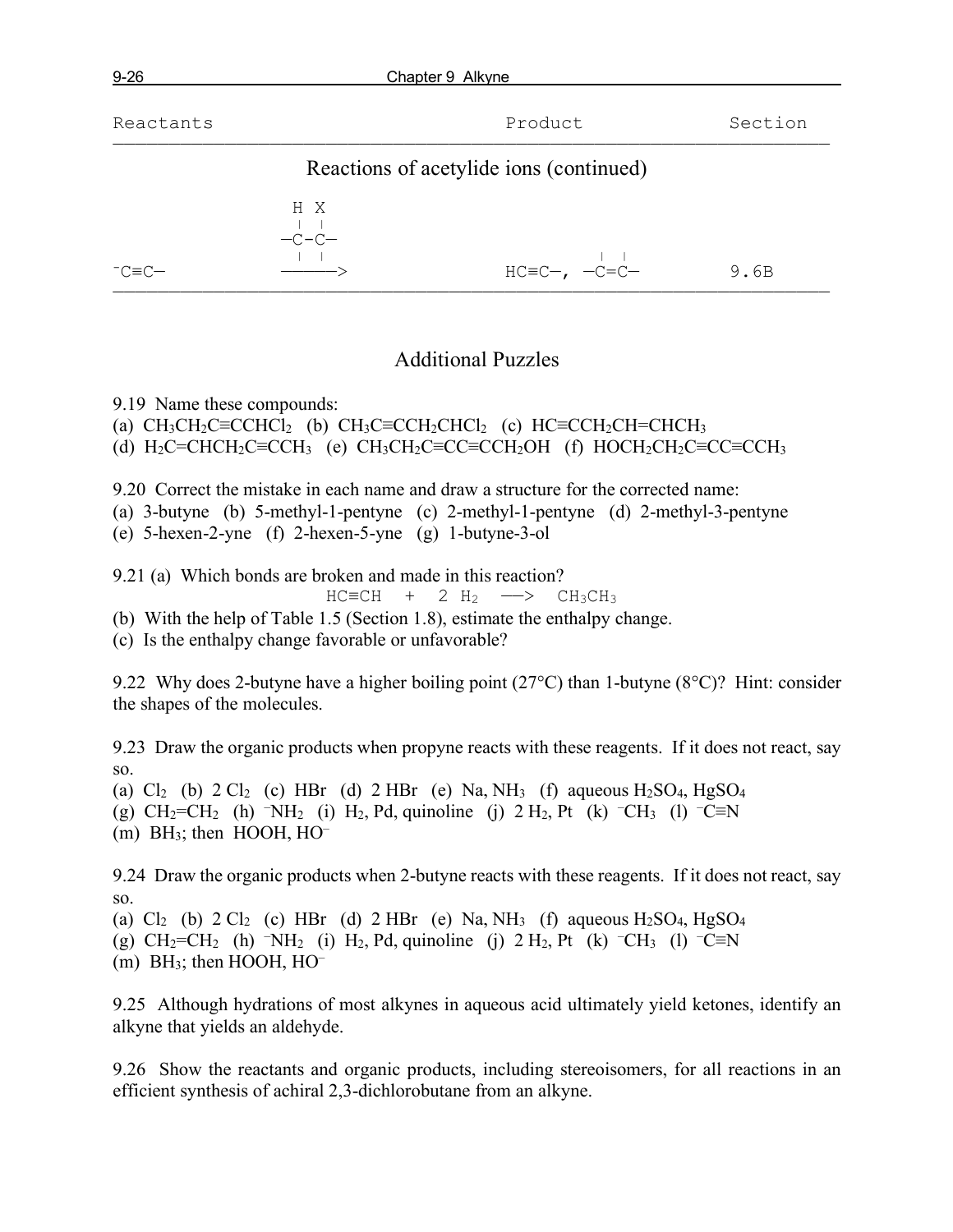## 9.27 Determine the missing molecules. (a)  $CH_2=CHC=CCH_3 + H_2 + Pd + \text{quinoline } \longrightarrow ?$ **O** and the contract of the contract of the contract of the contract of the contract of the contract of the contract of the contract of the contract of the contract of the contract of the contract of the contract of the co ‖ (b)  $C_6H_5C\equiv CH + ? \longrightarrow C_6H_5CCH_3$  $\mathop{\mathrm{Br}}$ (c)  $CH_3CH=CCH_2CH_3 + HI \longrightarrow ?$ (d)  $C_6H_5C\equiv CC_6H_5 + ? \longrightarrow (E)-C_6H_5CH=CHC_6H_5$  $CH_3CH_2I$  Br<sub>2</sub> (e)  $HC \equiv CCH_3 + TM_2 \longrightarrow ? \longrightarrow ? \longrightarrow ?$  ? (f)  $CH_3CH=CH_2 + Cl_2 \longrightarrow ? \longrightarrow CH_3C=CH$

9.28 (a) Draw the final organic product if 2,3-dimethyl-2-butene reacts with chlorine and the result reacts with two equivalents of sodium amide.

(b) Draw the mechanism and explain why an alkyne is not produced.

9.29 Treatment of 1,2-dibromocyclohexane with two equivalents of sodium amide yields 1,3 cyclohexadiene instead of an alkyne. Explain.

9.30 Show the reactants and organic products for all reactions in an efficient synthesis of 3,8 dimethyldecane from ethyne and any other reagents.

9.31 (a) How many hydrogens should all constitutional isomers of simple, acyclic five-carbon alkynes have?

(b) Draw and name all of these isomers.

9.32 Outline an efficient synthesis of each product from ethyne and any other reagents. (a) (*E*)-3-heptene (b) 2,2-dichloropentane (c) 1,2-dibromo-1-butene (d) 1-nonanol (e) 2-iodo-1-pentene

9.33 Determine **A**, **B**, and **C** in these reactions:

\n
$$
H_2
$$
, Pd  $H_2$   
\n $\rightarrow$  B  $\rightarrow$  hexane  
\n*quinoline* Pt  
\n $1. \ 0_3$   
\n $\rightarrow$  C (the only organic product)  
\n $2. \ \, \text{Zn}$ \n

9.34 Both cyclohexane and cyclohexene are easy to isolate and characterize. Yet, cyclohexyne has not been isolated and characterized. Explain in terms of geometry.

9.35 Hoping to obtain a large alkyne, a student combined these reactants at room temperature:

$$
H_3C
$$
CH<sub>3</sub>Br  
CH<sub>3</sub> + Nac=CH